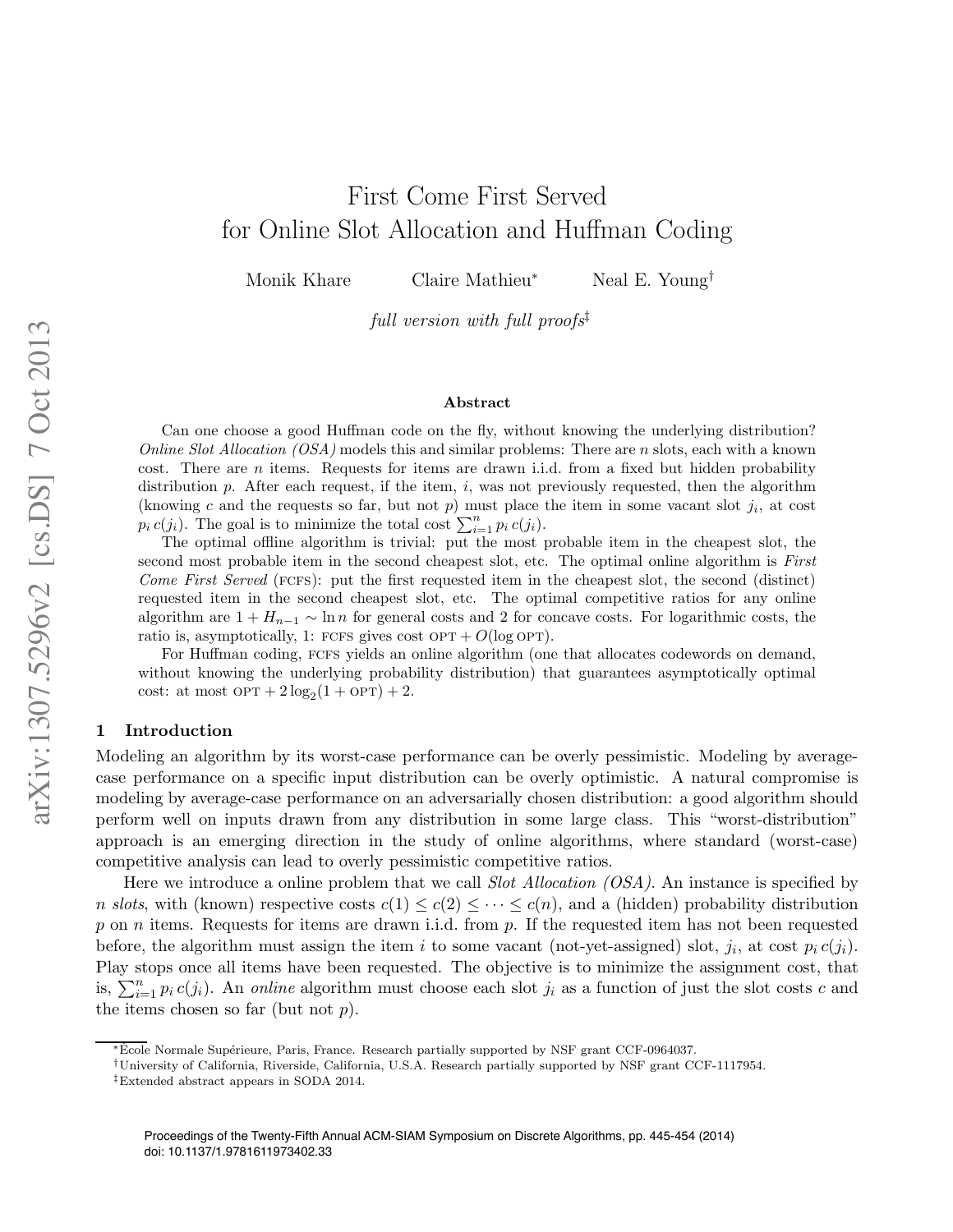The optimal offline solution is trivial: for each slot  $j \in [n]$ , put the jth most probable item in slot j. There is one natural online algorithm, which we call First Come First Served (FCFS): put the jth (distinct) item requested in slot  $j$ .

The cost of a randomized algorithm on  $(p, c)$  is its expected assignment cost (over all random choices of the algorithm and draws from  $p$ ). The *competitive ratio* of an algorithm for a set X of inputs, is the supremum, over instances  $(p, c) \in X$ , of the algorithm's cost on  $(p, c)$  divided by the optimal offline cost for  $(p, c)$ . We show that FCFS has the minimum competitive ratio of any online algorithm. We also determine the optimal ratio for various classes of costs: it is  $1 + H_k$  for general costs (here  $k \leq n - 1$ is the number of non-maximal coefficients in the cost vector) and 2 for concave costs. For logarithmic costs, the asymptotic competitive ratio<sup>[1](#page-1-0)</sup> is 1: FCFS gives cost OPT +  $O(\log \text{OPT})$ .

We apply FCFS to *Online Huffman Coding (OHC)*. For OHC the offline problem is standard Huffman coding: given probability distribution p, find a prefix-free code  $\chi$  over  $\{0,1\}$  minimizing the average codeword length,  $\sum_{i=1}^{n} p_i |\chi_i|$  [\[20\]](#page-14-0). In the online problem, requests are drawn i.i.d. from p and revealed one by one. In response to each request, if the item  $i$  has not been requested before, the algorithm (knowing only the requests so far, but not p) must commit to its codeword  $\chi_i$  for i. (If the requests were ordered adversarially, rather than drawn from  $p$ , no online algorithm could have bounded competitive ratio.)

Applying FCFs to OHC yields an algorithm that guarantees cost at most  $\text{OPT} + 2 \log_2(1 + \text{OPT}) + 2$ . The algorithm uses a so-called *universal codeword set*  $(7, 18)$  to relax the prefix-free constraint. This makes OHC a special case of OSA; applying FCFS gives the algorithm.

Related work. Analyzing fcfs requires analyzing sampling without replacement from a non-uniform distribution. This poorly understood process (see e.g. [\[10,](#page-14-3) [11\]](#page-14-4)) underlies the independent chip model (for valuing chips in poker tournaments, e.g. [\[15\]](#page-14-5)) and Wallenius' noncentral hypergeometric distribution [\[40\]](#page-15-0).

**Adaptive Huffman coding.** The so-called *adaptive Huffman coding* algorithm also requires no a-priori knowledge of the frequency distribution, but the algorithm modifies the code online: the ith item in the sequence is transmitted using the codeword from the optimal Huffman code for just the first  $i-1$  items (except for first occurrences) [\[8,](#page-14-6) [14,](#page-14-7) [26,](#page-14-8) [37,](#page-15-1) [38,](#page-15-2) [39\]](#page-15-3). Adaptive Huffman coding gives cost at most  $OPT + 1$ . Both online and adaptive Huffman coding require only one pass (regular Huffman coding requires two) and nearly minimize the cost, but online Huffman coding does so using a fixed (non-adaptive) code.

List management and paging. These two online problems [\[3,](#page-13-0) [36\]](#page-15-4) are similar to OSA with, respectively, linear and 0/1 costs. The differences are that in OSA (a) the requests are drawn i.i.d. from a distribution, and (b) the algorithm is compared to the static OPT, which fixes the list order or cached set at the start and then doesn't change it. For paging, the OSA model is essentially the independent reference model (IRM), which has a long history, e.g.  $[1, 12]$  $[1, 12]$  and is still in use. For list management, the OSA model was used by Rivest [\[34\]](#page-15-5) in a precursor to the worst-case model [\[36\]](#page-15-4). For list management, FCFS orders items by first request; for paging, FCFS fixes the first k (or  $k-1$ ) requested items in the cache. Our Thm. [3.1](#page-12-0) implies that these simple static strategies are, respectively, 2-competitive and  $(1 + H_k)$ -competitive against their static OPTs.)

Other more sophisticated worst-distribution models for paging have been studied [\[23,](#page-14-10) [28,](#page-14-11) [33,](#page-15-6) [42\]](#page-15-7).

In online bin packing, items with sizes arrive online to be packed into  $n$  unit-capacity bins. If sizes are i.i.d. from a discrete distribution, an online algorithm achieves cost  $\text{OPT} + O(w(n))$ , where

<span id="page-1-0"></span><sup>&</sup>lt;sup>1</sup>Formally, we define the asymptotic competitive ratio to be the limit, as  $h \to \infty$ , of the competitive ratio against inputs where the entropy of p is at least h. For general costs and for concave costs the optimal asymptotic ratios equal the non-asymptotic ratios. This can be shown by adapting the lower-bound proofs in §[4.](#page-11-0)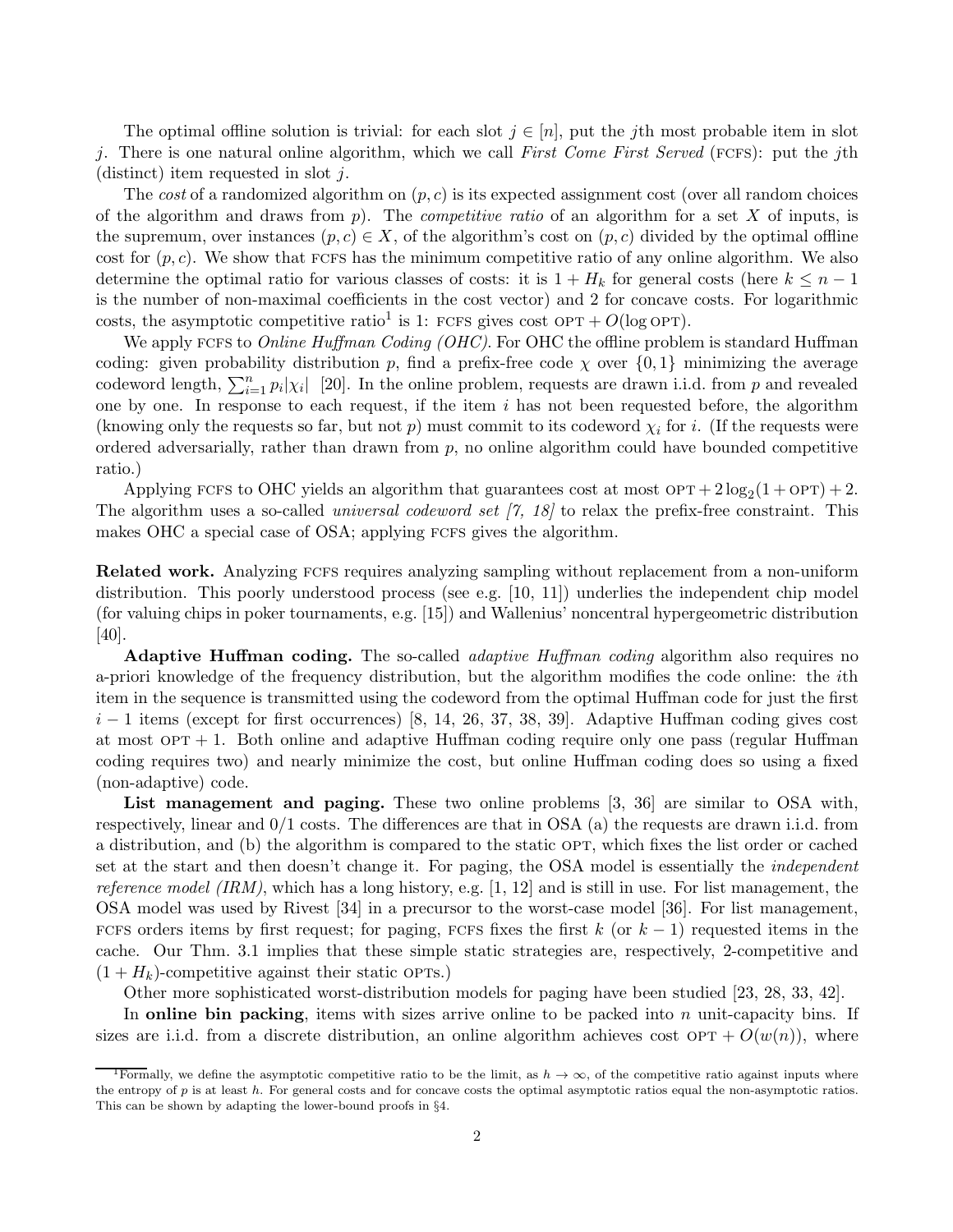$w(n)$  is log n for distributions with bounded waste and  $\sqrt{n}$  for those that are perfectly packable [\[4,](#page-13-2) [19\]](#page-14-12). In online knapsack, items with weights and values arrive online; each must be packed or rejected on arrival. Lueker studied a model where items are drawn randomly from any distribution in a large class [\[30\]](#page-14-13). In online facility location, points arrive online; the algorithm opens facilities to serve them. The worst-case ratio is  $\Theta(\log n)$ ; for randomly ordered points, the competitive ratio is  $O(1)$  [\[32\]](#page-14-14). In online Steiner tree, given a graph, terminal vertices arrive online and must be connected on arrival by adding a path to the current tree. The worst-case ratio is  $\Theta(\log n)$ , but if terminals are i.i.d. from a known distribution, the ratio is  $O(1)$  [\[32\]](#page-14-14).

In the secretary problem, a random permutation of ranked items is revealed item by item. The algorithm must reject or select each item as it is revealed. Only one item can be selected; the goal is to choose the top-ranked item [\[6,](#page-13-3) [16\]](#page-14-15). Similarly to OSA, the offline problem is trivial but the (random) online setting is interesting. Random online models for many variations of the secretary problem have been studied recently, mainly in the larger context of online auctions [\[2\]](#page-13-4). (See [\[9,](#page-14-16) [13\]](#page-14-17) for older work.) In the adwords problem, given a known set of keywords, advertisers arrive online. Each advertiser comes with a subset of keywords, the algorithm must allocate an unused one to the advertiser (if any are still available). The objective is to maximize the number of assigned keywords. If the advertisers arrive in random order, the optimal competitive ratio is 0.696 or more [\[31,](#page-14-18) [21\]](#page-14-19), better than the worstcase ratio of  $1 - 1/e \approx 0.632$  [\[24\]](#page-14-20). Other random online models, including hidden distributions, have been studied too [\[5\]](#page-13-5).

Open problems. For OSA with logarithmic costs and OHC, what are the optimal non-asymptotic competitive ratios? Are the  $O(\log \text{OPT})$  additive gaps in our upper bounds tight? For problems such as paging, list management, and adaptive Huffman Coding (which allow dynamically adjusting the current online solution at some cost), for various "worst-distribution" models, what are the worst-case gaps between the costs of the static OPT and the dynamic OPT?

**Preliminary.** In the body of the paper, for convenience, we relax the assumption that  $p$  is a probability distribution (i.e., that  $\sum_{i=1}^{n} p_i = 1$ ), replacing p by any frequency distribution  $f \in \mathbb{R}^n_+$ . (To sample from f, use the normalized distribution  $f / \sum_{i=1}^{n} f_i$ .) Also,  $f(i)$  and  $c(j)$  are synonymous with  $f_i$  and  $c_i$ , respectively.

# <span id="page-2-0"></span>2 FCFS is optimal for Online Slot Allocation

In this section we prove that the First-Come-First-Serve algorithm (FCFS) is optimally competitive for OSA:

THEOREM 2.1. FCFS is optimally competitive for any class  $X$  of OSA inputs that is closed under permutation of the frequency distribution (that is, for any  $(f, c) \in X$ , and any permutation  $\pi$  of  $[n]$ , the instance  $(f', c)$  is also in X, where  $f'(i) = f(\pi_i)$ .

Intuitively, the theorem is not surprising, but the proof is technical (due to the unbounded depth of the game tree) and indirect.

For the proof we use the following formal definition of an algorithm for OSA. Define an *algorithm* state  $u = (f, c, (i_1, \ldots, i_t), g, i)$  to be a tuple where  $(f, c)$  is the OSA instance,  $(i_1, \ldots, i_t)$  are the first t requests, g is an assignment of slots to requested items, and i is request  $t + 1$ , which needs a slot (so  $i \notin \{i_1,\ldots,i_t\}$ ). Formally, a (randomized) algorithm A is defined by, for each algorithm state u, a distribution  $\mathcal{A}(u)$  on vacant slots, from which the slot for item i is chosen at random.

A is online if, for all  $u = (f, c, (i_1, \ldots, i_t), g, i)$ , distribution  $\mathcal{A}(u)$  is determined by  $(c, (i_1, \ldots, i_t), g, i)$ — the state without  $f$ .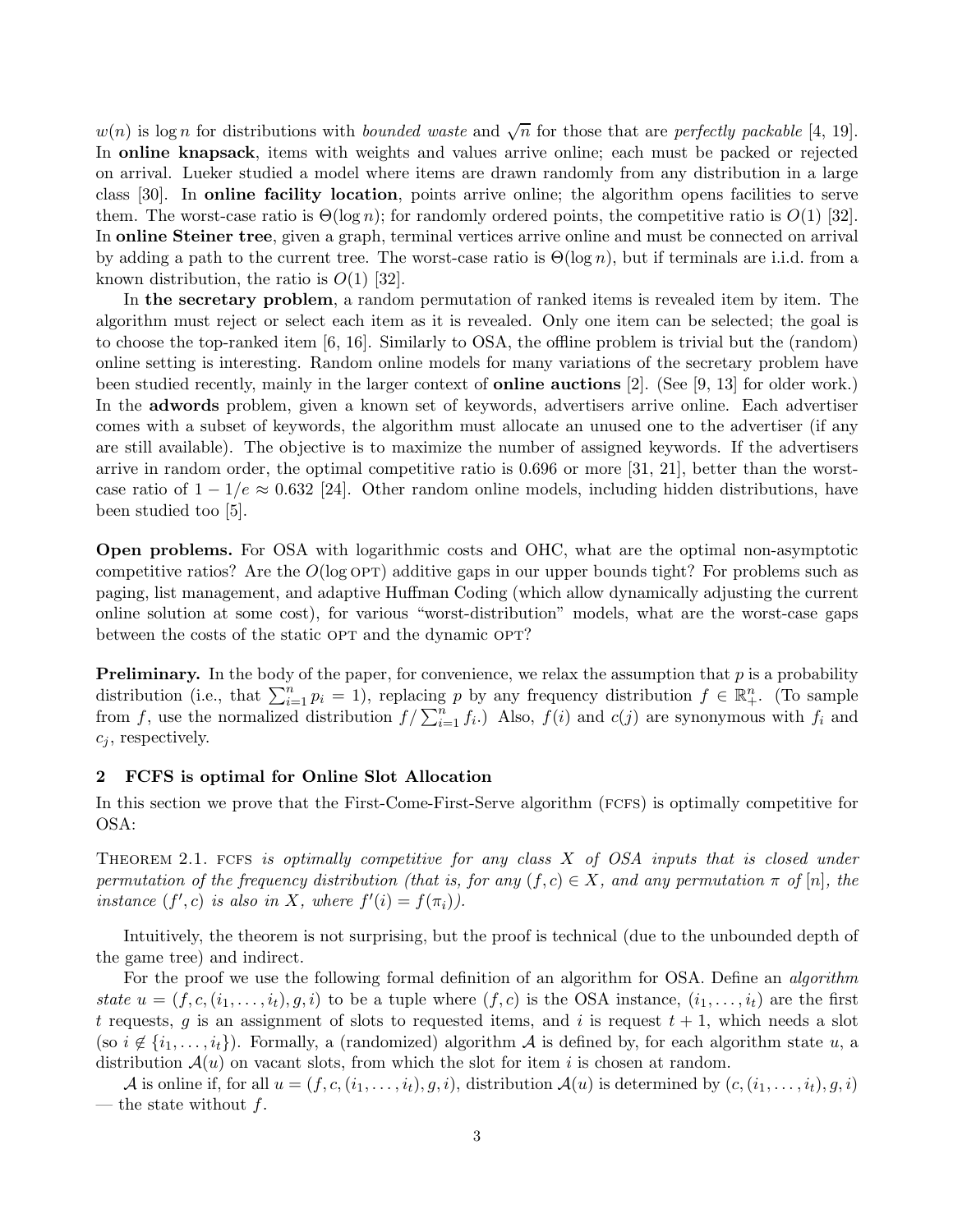A is unbiased if, for all  $u = (f, c, (i_1, \ldots, i_t), g, i)$  distribution  $\mathcal{A}(u)$  is determined by  $(f, c, (i_1, \ldots, i_t), g)$ , the state without i (the "name" of the requested item).

A is stateless if, for all  $u = (f, c, (i_1, \ldots, i_t), g, i)$ , distribution  $\mathcal{A}(u)$  is determined by  $(f, c, W, V)$ , where  $W = [n] - \{i_1, \ldots, i_t\}$  is the set of items without slots and  $V = [n] - \{g(i_1), \ldots, g(i_t)\}\$ is the set of vacant slots.

Any stateless algorithm  $\mathcal A$  is unbiased, but  $\mathcal A$  can be stateless or unbiased without being online. Fcfs is online, unbiased, and stateless.

Here is a summary of the proof:

- 1. For any online algorithm there is an equally competitive unbiased algorithm. This is simply by symmetry — in the event that the requested item  $i$  has not yet been requested, the "name" of the item gives no useful information, because the frequency distributions are symmetric (closed under permutation of the item names).
- 2. For any input  $(f, c)$  and any unbiased algorithm, some stateless algorithm achieves the same cost. An algorithm is stateless if it ignores repeat requests (requests to items that were previously requested). Intuitively, repeat requests give no useful information, because they do not change the part of the problem that remains to be solved.
- 3. FCFS gives minimum cost for  $(f, c)$  among stateless algorithms. Roughly, this is because, in expectation, the frequency of the first item chosen is larger than that of the second (or any subsequent) item. By a simple exchange argument, the optimal strategy may as well give the best slot  $(\text{slot } 1)$  to the first item chosen. By induction, the optimal strategy may as well be FCFS.

LEMMA 2.1. For any online algorithm  $A$ , for any class of inputs that is closed under permutation of the frequency distribution, there is an unbiased algorithm  $A'$  that is equally competitive.

*Proof.*  $A'$  randomly relabels the items then simulates  $A$  on the relabeled instance. Relabeling makes  $\mathcal{A}'$  unbiased.  $\mathcal{A}'$  is as competitive as  $\mathcal{A}$ , because relabeling the items doesn't change OPT. Here are the details.

 $\mathcal{A}'$ , on a given instance  $(f, c)$ , first renames the *n* items according to a random permutation  $\pi$ , then simulates A item by item on the renamed instance  $(f', c)$ . (Formally, on any algorithm node  $u = (f, c, (i_1, \ldots, i_t), g, i)$ , the algorithm  $\mathcal{A}'$  uses the slot distribution  $\mathcal{A}'(u) = \mathcal{A}(u')$ , where  $u' = (f, c, (\pi(i_1), \ldots, \pi(i_t)), g_\pi, \pi(i))$  and  $g_\pi$  is defined by  $g_\pi(\pi(i)) = g(i)$ .

The random renaming of items ensures that  $A'$  is unbiased. This is because, when an item i is presented to A' for the first time (i.e.,  $i \in [n] - \{i_1, \ldots, i_t\}$ ), the item  $\pi(i)$  that A' presents to A is uniformly distributed over the items not yet seen by  $A$ . Therefore,  $A'(u)$  is independent of u's particular item  $i \in [n] - \{i_1, \ldots, i_t\}.$ 

A' is as competitive as A, because, for any instance  $(f, c)$ , the cost that A' incurs is at most the cost that A incurs on the permuted instance  $(f', c)$ , while the optimal cost for  $(f', c)$  equals the optimal cost for  $(f, c)$ .

Recall that unbiased/stateless algorithms "know"  $(f, c)$ .

LEMMA 2.2. Fix any instance  $(f, c)$  of OSA. For any unbiased algorithm A, there is a stateless algorithm A' whose cost on  $(f, c)$  is at most the cost of A on  $(f, c)$ .

*Proof.* To reason precisely about running  $\mathcal A$  on  $(f, c)$ , we describe the process of choosing an allocation as a one-player game (against chance) in extensive form. To model that  $A$  is unbiased, we change the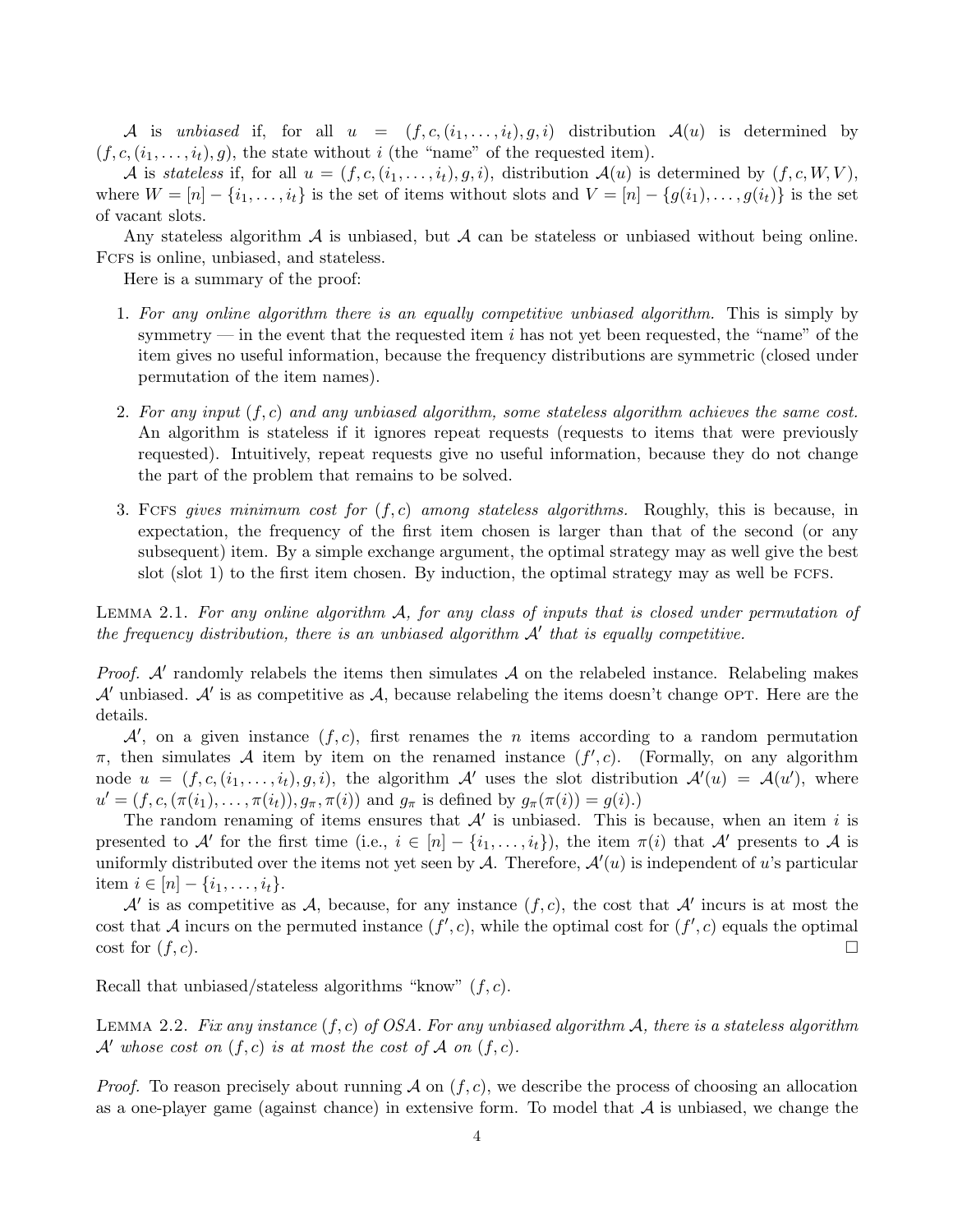process slightly: we make A choose the next slot without knowing which unseen item the slot is for. More specifically, we break the step of choosing the next item  $i$  into two steps. First, we choose whether the next item will be taken from the seen items, or from the unseen items. In the former case, we immediately choose the next item from the seen items. In the latter case, before choosing the next item, we consult the algorithm  $\mathcal A$  to determine the slot that the item will be assigned, and then choose the item after determining its slot.

The game tree T for the game that representing an instance  $(f, c)$  has three types of nodes, each identified with a possible state of the process. Each non-leaf node has edges to its children, representing the possible transitions to the next state.

• A draw node represents the state just before the next item is drawn. The node is a tuple  $u =$  $((i_1, i_2, \ldots, i_t), g)$ , where  $i_1, \ldots, i_t$  is the sequence of items drawn so far, and  $g : \{i_1, \ldots, i_t\} \to [n]$ is the (injective) allocation slots to drawn items. The root node of T is a draw node  $u = ((), g)$ where  $g$  is the empty allocation.

If all items have been seen (i.e.,  $\{i_1,\ldots,i_t\} = [n]$ ), then the draw node u is a leaf. Otherwise, the edges out of the node are as follows. For each seen item  $i$ , there is an edge labeled  $i$  to the draw node  $w = ((i_1, i_2, \ldots, i_t, i), g)$ . This edge is followed with probability proportional to  $f_i$ . Following the edge corresponds to drawing item  $i$  as the next item in the sequence.

For the group of unseen items, there is a single edge to the choose node  $w = ((i_1, i_2, \ldots, i_t), g, *)$ . This edge is labeled ∗, and is followed with probability proportional to the sum of the frequencies of the unseen items. Following this edge corresponds to committing to draw an unseen item as the next item (but not yet drawing the item).

- A choose node represents the state just before the algorithm chooses the slot for the (yet to be chosen) unseen item. The node is a tuple  $u = ((i_1, i_2, \ldots, i_t), g, *)$ , where  $i_1, \ldots, i_t$  and g are as for a draw node. For each unused slot j (i.e.,  $j \in [n] - \{g(i_1), g(i_2), \ldots, g(i_t)\}\)$ , there is an edge labeled  $* \mapsto j$  to the assign node  $w = ((i_1, i_2, \ldots, i_t), g, j)$ . The probabilities for the edges out of u are unspecified (they will be determined by the strategy chosen to play the game; in other words, by the algorithm  $\mathcal{A}$ ). Following the edge corresponds to choosing the slot j to be assigned to the next (to be chosen) unseen item.
- An assign node represents the state just after the slot has been chosen, and just before the unseen item that will receive that slot has been chosen. The node is a tuple  $u = ((i_1, i_2, \ldots, i_t), g, j)$ , where  $i_1,\ldots,i_t$  and g are as for a draw node, and  $j\in[n]$  is a slot not used by g. For each unseen item i (i.e.,  $i \in [n] - \{i_1, \ldots, i_t\}$ ), there is an edge labeled  $i \mapsto j$  to the draw node  $w = ((i_1, \ldots, i_t, i), g')$ , where g' is g extended by  $g'(i) = j$  (assigning slot j to i). This edge is followed with probability proportional to i's frequency  $f_i$  (normalized by the sum of the frequencies of the unseen items). Taking the edge corresponds to assigning slot  $j$  to item  $i$ .

This defines the game tree T for  $(f, c)$ . Formally, the game is a one-player game against chance, where the draw and assign nodes are chance nodes, and the choose nodes belong to the player. The payout (at each leaf node) is the cost of the final allocation  $q$ .

A (behaviorally randomized) strategy A for the player assigns, to every choose node  $u$ , a distribution  $A(u)$  on the edges out of u. Such strategies correspond bijectively to the unbiased algorithms A for  $(f, c)$ . The strategy A corresponding to A can be determined as follows. For choose node  $u = ((i_1, \ldots, i_t), g, *)$ , choose any unseen item *i*, let *u'* be the algorithm state  $(f, c, (i_1, \ldots, i_t), g, i)$ , and take  $A(u) = A(u')$ , the slot-distribution for  $u'$ . Since A is unbiased, this distribution is independent of the choice of i.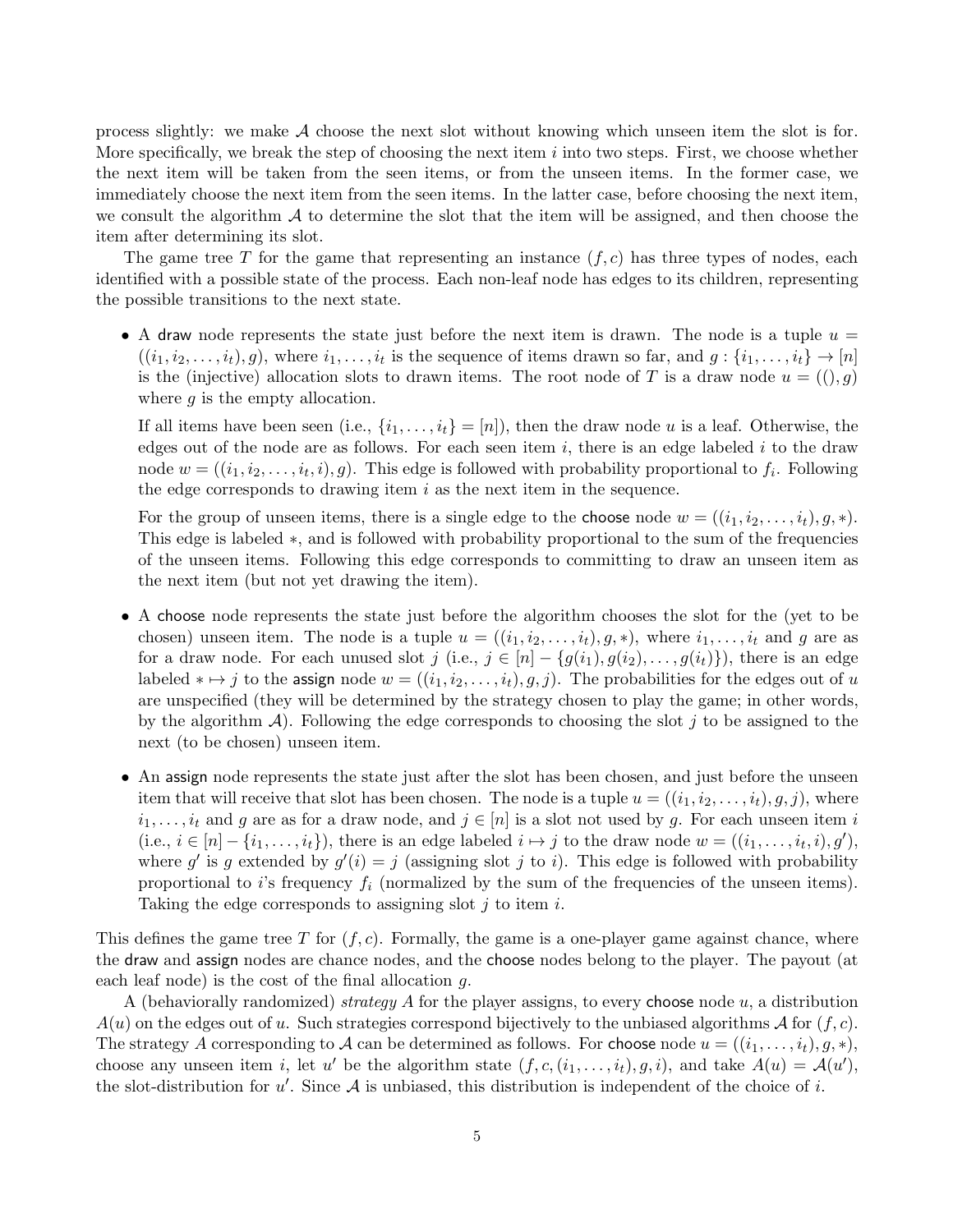Say that a strategy A is stateless if the distribution  $A(u)$  at each choose node  $u = ((i_1, \ldots, i_t), g, *)$ depends only on the set  $W = [n] - \{i_1, \ldots, i_t\}$  of unseen items and the set  $V = [n] - \{g(i_1), \ldots, g(i_t)\}$  of vacant slots. Call the pair  $(W, V)$  the *configuration* at node u. Crucially, the subtree  $T_u$  of T rooted at u (including the leaf costs, all edge labels, and all probabilities except for the probabilities assigned to the choose nodes by  $A$ ) is determined by the configuration. Intuitively, this means that the distribution  $A(u)$  (and A's action throughout  $T_u$ ) may as well depend only on the configuration. We show that this is true. This will complete the proof, if A is stateless, it's corresponding algorithm  $\mathcal A$  is also stateless.

Fix any strategy A. Modify A as follows. Consider, one at a time, each equivalence class X of choose nodes, where two choose nodes are equivalent if they have the same configuration. Note that if  $u = ((i_1,\ldots,i_t), g,*)$  and u' are both in X, then  $T_u$  and  $T_{u'}$  are disjoint (because leaving node u increases the set of seen items). Consider the random experiment of playing the game once (using  $A$  to determine probabilities out of choose nodes). Letting random variable x be the first node in X (if any) encountered, and abusing notation, we can express the expected payout as

$$
\Pr[x \text{ undefined}] E [\text{cost}(A) | x \text{ undefined}]
$$

$$
+ \sum_{u \in X} \Pr[x = u] [\text{cost}(g_u) + \text{cost}(A_u)]
$$

where  $\text{cost}(g_u)$  is the cost of the partial allocation g at node u and  $\text{cost}(A_u)$  is the expected cost of the remaining allocation following node u.

Although X is infinite, by an averaging argument, there must be a node  $W \in X$  such that

$$
cost(A_W) \leq \frac{\sum_{u \in X} Pr[x = u] cost(A_u)}{\sum_{u \in X} Pr[x = u]}.
$$

In other words,  $\sum_{u\in X} \Pr[x=u] \text{cost}(A_W)$  is at most  $\sum_{u\in X} \Pr[x=u] \text{cost}(A_u)$ . Fix such a W. For each node u other than W in the equivalence class X, modify A by replacing  $A_u$  by  $A_w$ . (Here  $A_u$  represents A restricted to the subtree  $T_u$ . Recall that  $T_u$  and  $T_w$  are isomorphic.) The modified strategy A' has expected payout

$$
\Pr[x \text{ undefined}] E [\text{cost}(A) | x \text{ undefined}] + \sum_{u \in X} \Pr[x = u] [\text{cost}(g_u) + \text{cost}(A_W)].
$$

By the choice of  $W$ , this is at most the expected payout for strategy  $A$ .

After A is modified in this way for every equivalence class of choose nodes, the resulting algorithm  $A'$  is stateless. (Note that the modification for one equivalence class leaves  $A'$  stateless within the previously modified equivalence classes.)  $\Box$ 

The next and final step is to show that, for any instance  $(f, c)$ , FCFS is optimal among stateless strategies. For stateless strategies, the underlying one-player game against chance has the following finite form: Generate a random permutation  $i_1, i_2, \ldots, i_n$  of the items by sampling from f without replacement. For each time  $t = 1, 2, ..., n$ , just before the next item  $i_t$  is drawn, choose the slot  $j_t$  that will hold that item  $i_t$ . Finally, pay the cost,  $\sum_{t=1}^n f(i_t)c(j_t)$ .

Call this the *compact game* for  $(f, c)$ .

OBSERVATION 2.3. (a) The stateless algorithms for  $(f, c)$  correspond to the strategies for the compact game.

(b) The compact game has an optimal strategy that is deterministic (i.e., each choice  $j_t$  is completely determined by  $i_1, \ldots, i_{t-1}$ ).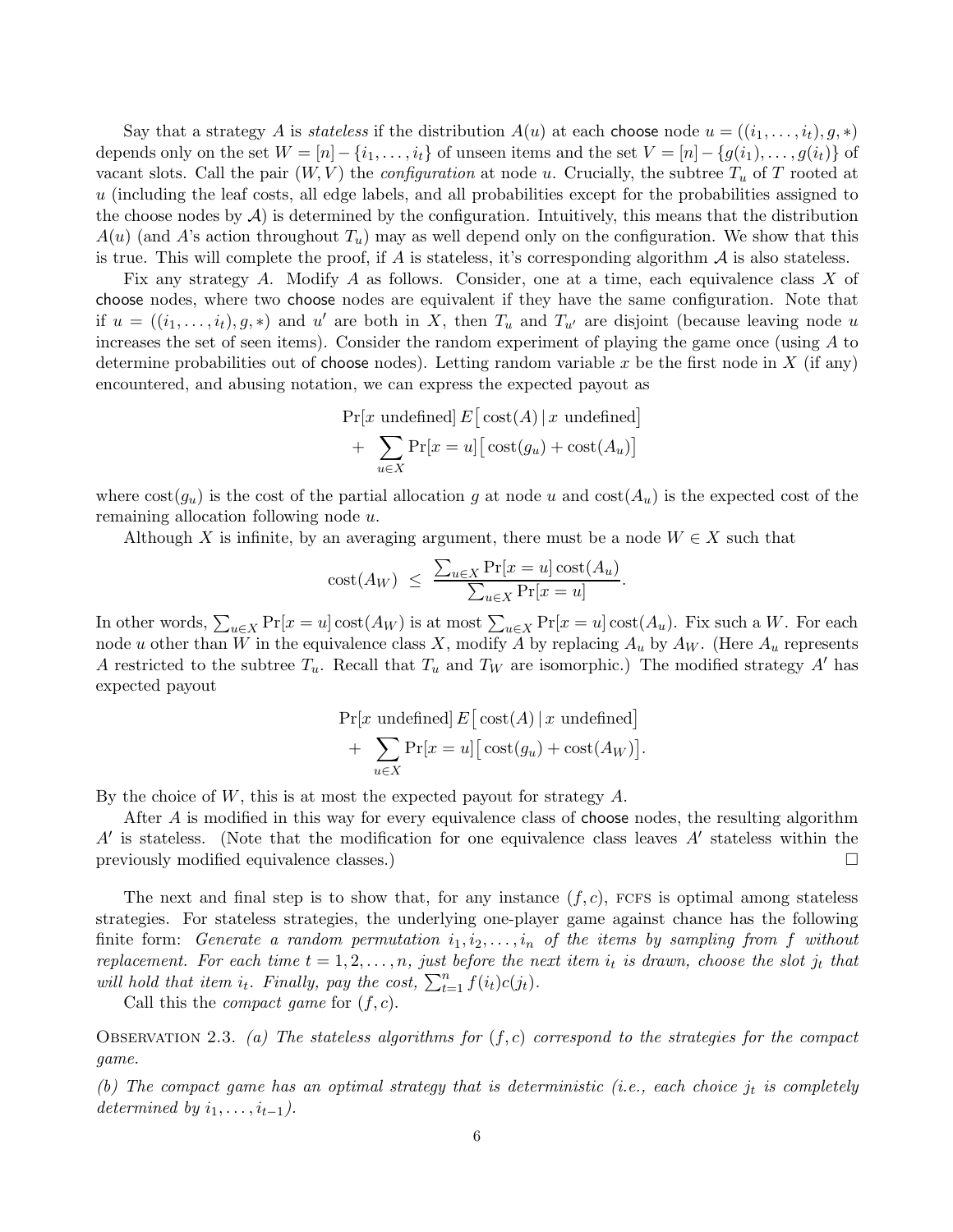Observation [2.3](#page-9-0) (b) holds by a standard leaves-to-root induction (because the game is a finite one-player game against chance).

The final step requires an additional observation. In a permutation  $i_1,\ldots,i_n$ , generated by drawing items without replacement from f, items with larger frequency tend to be drawn earlier, so, not surprisingly, given two adjacent indices j and  $j + 1$ , the expected frequency  $E[f(i_j)]$  of the jth item drawn is as large as the expected frequency  $E[f(i_{j+1})]$  of the  $(j + 1)$ st item. Indeed, this holds even if we condition on the outcomes of all the other  $n-2$  draws:

OBSERVATION 2.4. Fix a frequency distribution  $f(1) \geq \cdots \geq f(n)$ . Let  $i_1, i_2, \ldots, i_n$  be a random permutation of [n] generated by sampling without replacement from f. Then, for any index  $j \in [n-1]$ , given any outcome J of the  $n-2$  random draws  $i_1,\ldots,i_{j-1}$  and  $i_{j+2},\ldots,i_n$  (all the draws except  $i_j$  and  $i_{j+1}$ ) the expectation of  $f(i_j)$  is at least that of  $f(i_{j+1})$ :

$$
E[f(i_j) | J] \ge E[f(i_{j+1}) | J].
$$

*Proof.* Fix any J. We show  $E[f(i_j) - f(i_{j+1}) | J] \geq 0$ .

Let a and b be the two slots not occurring in  $i_1,\ldots,i_{j-1}$  or  $i_{j+2},\ldots,i_n$ , so there are two possible permutations consistent with J: one in which  $(i_j, i_{j+1})=(a, b)$ , the other in which  $(i_j, i_{j+1})=(b, a)$ . Call these two permutations A and B, respectively, so that  $E[f(i_j) - f(i_{j+1}) | J]$ , the expectation in question, is

$$
Pr[A | J] (f(a) - f(b)) + Pr[B | J] (f(b) - f(a))
$$
  
= 
$$
\frac{Pr[A] - Pr[B]}{Pr[J]} (f(a) - f(b)).
$$

Assume without loss of generality that  $a < b$ , so  $f(a) \geq f(b)$ . To show the expectation is non-negative, we verify  $Pr[A] \geq Pr[B]$ .

By calculation, the (unconditioned) probability that a given permutation  $I = (i_1, \ldots, i_n)$  occurs is  $\Pr[I] = \prod_{t=1}^{n} f(i_t)/S_I(t)$ , where  $S_I(t)$  is the tail sum  $\sum_{s=t}^{n} f(i_s)$ .

Applying this identity to A and to B, then canceling common terms,  $Pr[A]/Pr[B]$  is  $S_B(j + 1)/S_A(j + 1)$ , which equals  $[f(a) + S_B(j + 2)]/[f(b) + S_A(j + 2)]$ . Since  $f(a) \ge f(b)$  and  $S_A(i + 2) = S_B(i + 2) > 0$  the ratio  $Pr[A]/Pr[B]$  is at least 1  $S_A(j+2) = S_B(j+2) \geq 0$ , the ratio  $\Pr[A]/\Pr[B]$  is at least 1.

Next we complete the final step:

LEMMA 2.5. Fix any instance  $(f, c)$  of OSA. Among stateless algorithms, FCFS gives minimum cost for  $(f,c).$ 

Proof. We show that FCFS gives minimum cost among deterministic strategies for the compact game (this proves the lemma by Observation [2.3\)](#page-9-0). If  $n \leq 1$  the lemma is trivial. Assume  $n \geq 2$  and fix any optimal deterministic strategy A for the compact game. Let  $j_1$  be the first slot that A chooses for the instance  $(f, c)$ . Recall that  $c_1 \leq c_2 \leq \cdots \leq c_n$ .

After A chooses its first slot  $j_1$  (deterministically) and assigns it to the item  $i_1$  drawn subsequently from f, the rest of the game corresponds to a compact game for an instance  $(f', c')$  of cardinality  $n - 1$ , where f' is obtained from f by deleting item  $i_1$ , and c' is obtained from c by deleting slot  $j_1$ . By induction, the FCFs strategy is optimal for that smaller instance. So (by modifying  $A$ , if necessary, but without increasing its cost) assume that A chooses all remaining slots in order of increasing cost (breaking ties among slots of equal cost by preferring slots with minimum index j).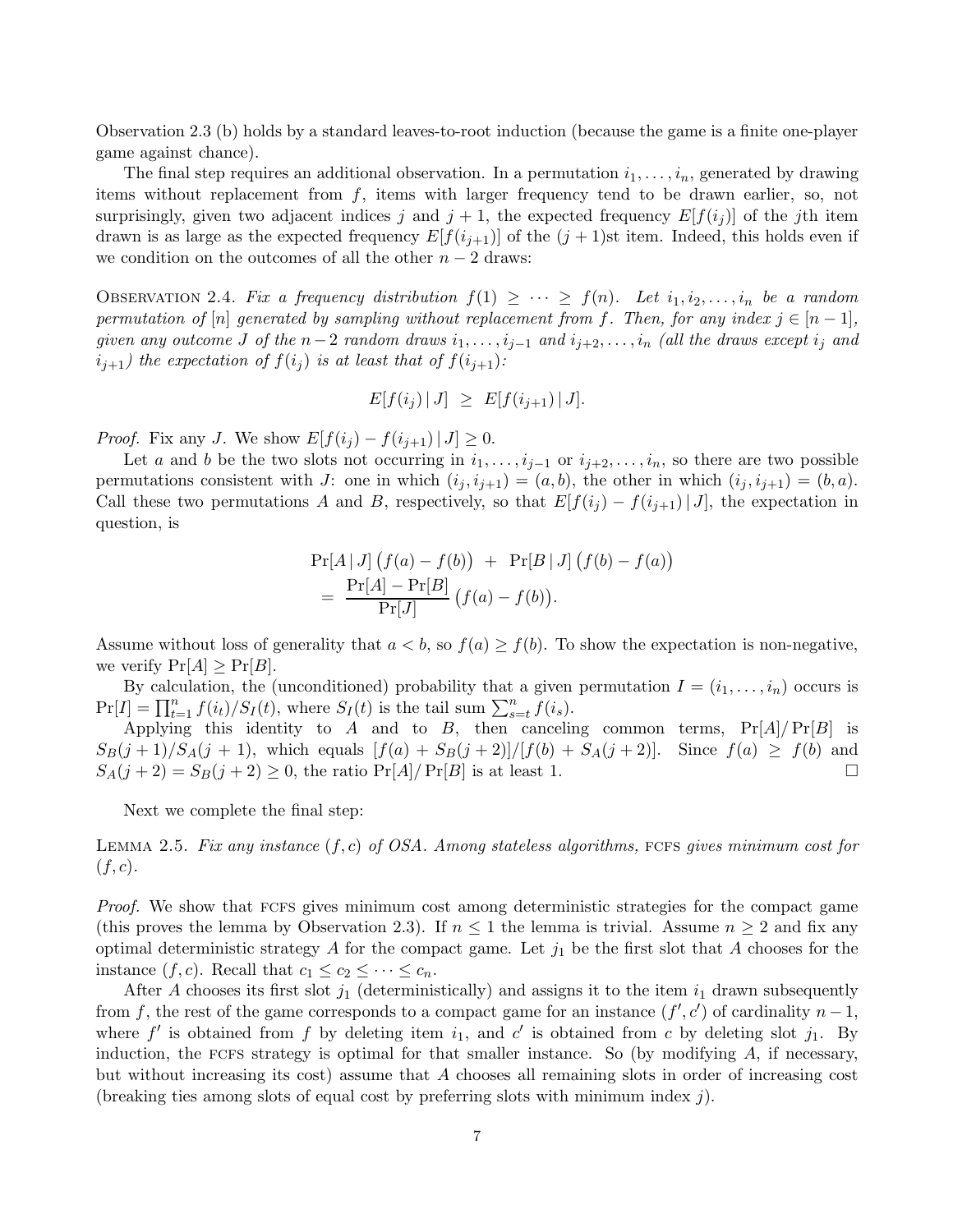input: frequency distribution f over [n], partition of [n] into two sets U and  $\overline{U} = [n] - \overline{U}$ . output: random permutation  $i_1,\ldots,i_n$  of  $[n]$  that is distributed as if sampled without replacement from f 1. Draw random permutation  $\pi = \pi_1, \ldots, \pi_{|U|}$  of  $U$  by sampling without replacement from  $f$  restricted to  $U.$ 2. Draw random permutation  $\overline{\pi} = \overline{\pi}_1,\ldots,\overline{\pi}_{|\overline{U}|}$  of  $\overline{U}$  by sampling without replacement from  $f$  restricted to  $\overline{U}$ . 3. Define  $f(\pi) = \sum_{i \in \pi} f_i$  to be the sum of the frequencies of items in sequence  $\pi.$ 4. For  $j = 1, 2, ..., n$ : (merge) 5. With probability  $f(\pi) / (f(\pi) + f(\overline{\pi}))$ , let  $i_j \leftarrow \text{pop}(\pi)$ ; 6. otherwise let  $i_j \leftarrow \text{pop}(\overline{\pi})$ . (pop( $\pi$ ) deletes  $\mathcal{C}$  returns the first item remaining in  $\pi$ 

<span id="page-7-0"></span>Figure 1: A procedure for sampling without replacement, per Lemma [3.1](#page-12-1) (merging).

If slot  $j_1$  is the minimum-cost slot 1, then A is FCFS, and we are done. Otherwise, since A plays FCFS after the first item (and ties are broken consistently)  $\tilde{A}$  chooses the minimum-cost slot among  $[n] - \{j_1\}$  for the second item. This is slot 1. That is, A plays first slot  $j_1$ , and then slot 1. Consider the strategy A' differs from A only in that for the first two items A' plays slot 1 and then slot  $j_1$ . The cost of  $A'$  minus the cost of  $A$  is

$$
E[c(1) f(i_1) + c(j_1) f(i_2)] - E[c(j_1) f(i_1)] - c(1) f(i_2)],
$$

which equals  $(c(1) - c(j_1)) E[f(i_1) - f(i_2)].$ 

This is non-positive because  $c(1) \leq c(j_1)$  and, by Observation [2.4,](#page-9-1)  $E[f(i_1)] \geq E[f(i_2)]$ . Therefore, this algorithm  $A'$  also gives minimum expected cost.

A' plays slot 1 first. By induction on n, replacing A's subsequent  $n-1$  choices by the choices that would be made by FCFS does not increase the expected cost. The resulting algorithm is FCFS. Thus, FCFS has minimum expected cost for  $(f, c)$ .

Lemmas [2.1,](#page-12-1) [2.2,](#page-13-6) and [2.5](#page-11-1) imply Thm. [2.1.](#page-12-0)

## 3 Competitive ratio of FCFS for OSA

We have established that FCFS is optimally competitive. In this section we bound its competitive ratio from above. (Section [4](#page-11-0) has matching lower bounds.)

Recall that  $c_1 \leq c_2 \leq \cdots \leq c_n$ . The cost vector is *concave* if  $c_{i+2} - c_{i+1} \leq c_{i+1} - c_i$  for all  $i \in [n-2]$ . Recall  $H_j = 1 + \frac{1}{2} + \cdots + \frac{1}{j} \sim \ln j$ .

Theorem 3.1. The competitive ratio of the First-Come-First-Served algorithm for Online Slot Allocation is bounded as follows:

- (i) For general costs, the ratio is at most  $1 + H_K$ , where there are K non-maximum coefficients in the cost vector:  $K = |\{i \in [n] \mid c_i < \max_j c_j\}| \leq n - 1$ .
- (ii) For concave costs, the ratio is at most 2.
- (iii) For costs c with  $c_j = \log_2 j + O(\log \log j)$ , FCFS returns an allocation with cost at most  $\mathcal{H}(f) + O(\log \mathcal{H}(f))$ , where  $\mathcal{H}(f)$ , the entropy of  $f/\sum_i f_i$ , is a lower bound on  $\text{OPT} + O(\log \text{OPT})$ .

*Proof.* Assume throughout that, for any instance  $(f, c)$  of OSA, the frequency distribution is nonincreasing:  $f_1 \ge f_2 \ge \cdots f_n > 0$  (this is without loss of generality, as FCFS is unbiased). Hence,  $OPT(f, c) = \sum_{j=1}^{n} c_j f_j.$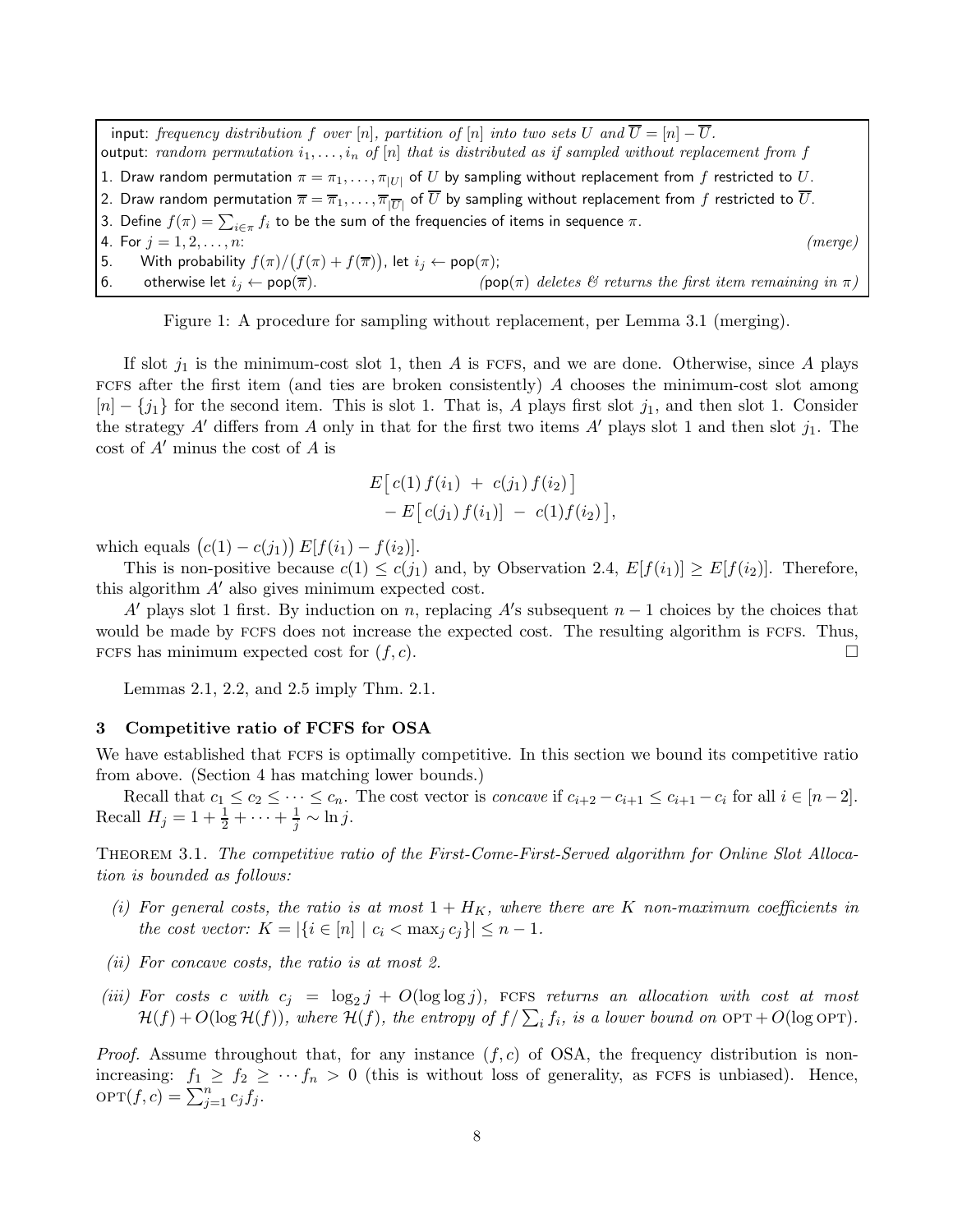**Preliminaries.** Throughout we model FCFS on  $(f, c)$  via the following equivalent random process (the compact game from Section [2\)](#page-2-0): Generate a random permutation  $i_1, i_2, \ldots, i_n$  of  $[n]$  by sampling  $\sum_{j=1}^n c_j f(i_j)$ . from f without replacement. For  $j = 1, 2, ..., n$ , put item  $i_j$  in slot j. The cost of FCFS on  $(f, c)$  is then

To bound the probabilities of various events related to this process, we observe that it can be viewed as a recurse-then-merge process, similar to mergesort, as shown in Fig. [1.](#page-7-0)

LEMMA 3.1. (MERGING) Let f be a frequency distribution on [n], and let  $(U,\overline{U})$  be a partition of [n] into two sets. Given f and  $(U,\overline{U})$ , the random permutation  $i_1,\ldots,i_n$  of  $[n]$  generated by the procedure in Fig. [1](#page-7-0) is distributed as if it were obtained by sampling without replacement from  $f$ .

*Proof.* The case that U or  $\overline{U}$  is empty is trivial, so assume otherwise.

The probability that a given item  $i \in U$  is taken first is  $[f(\pi)/(f(\pi) + f(\overline{\pi}))] \times [f_i/f(\pi)] =$  $f_i/[f(\pi) + f(\overline{\pi})].$ 

The probability that a given item  $\overline{i} \in \overline{U}$  is taken first is  $[f(\overline{\pi})/(f(\pi) + f(\overline{\pi}))] \times [f_{\overline{i}}/f(\overline{\pi})] =$  $f_{\overline{i}}/[f(\pi) + f(\overline{\pi})].$ 

Thus, the first item is distributed correctly. By induction on  $n$ , the remaining items are distributed as a random permutation drawn without replacement, from  $f$  with the first item deleted. This gives the correct distribution on the entire permutation.  $\Box$ 

It suffices to consider cost vectors in a spanning set:

LEMMA 3.2. If the competitive ratio of FCFS is at most  $\lambda$  for all inputs having cost vectors in some set X, where each vector in X is non-decreasing, then the competitive ratio of FCFS is also at most  $\lambda$  for all inputs having cost vectors in the positive linear span of X.

*Proof.* Fix any instance  $(f, c')$  where c' is in the positive linear span of X, that is,  $c' = \sum_{c \in X} \alpha_c c$  where each  $\alpha_c \in \mathbb{R}_+$ . By assumption each vector  $c \in X$  is non-decreasing, so c' is also.

Let  $i_1, i_2, \ldots, i_n$  be a random permutation obtained by sampling without replacement from f. The expected cost of FCFS on  $(f, c')$  is (by linearity of expectation)

$$
E\Big[\sum_{j=1}^n c'_j f_{i_j}\Big] = \sum_{c \in X} \alpha_c \ E\Big[\sum_{j=1}^n c_j f_{i_j}\Big].
$$

Each term  $E\left[\sum_{j=1}^n c_j f_{i_j}\right]$  is the expected cost of FCFS on instance  $(f, c)$ , which by assumption is at most  $\lambda$  OPT $(f, c) = \lambda \sum_{j=1}^{n^3} c_j f_j$ . Thus, the right-hand side above is at most

$$
\sum_{c \in X} \alpha_c \left[ \lambda \sum_{j=1}^n c_j f_j \right] \; = \; \lambda \sum_{j=1}^n c'_j f_j \; = \; \lambda \operatorname{OPT}(f, c') \; . \qquad \Box
$$

Now we prove each part in turn.

**Part (i)** – general costs. Fix any instance  $(f, c)$ . Recall that f is non-decreasing and c is nonincreasing. Assume further that, for some  $k \leq K$ , the cost vector c satisfies  $c_1 = c_2 = \cdots = c_k = 0$  and  $c_{k+1} = \cdots = c_n = 1$ . (This is without loss of generality by Lemma [3.2,](#page-13-6) as such cost vectors span all non-decreasing cost vectors in  $\mathbb{R}^n_+$  with at most K non-maximal coefficients.) Call items  $1,\ldots,k$  large and the remaining items  $k+1,\ldots,n$  small. Let  $\epsilon$  denote OPT's cost,  $\epsilon = \sum_{i=k+1}^{n} f_i$ , the sum of the small items' frequencies.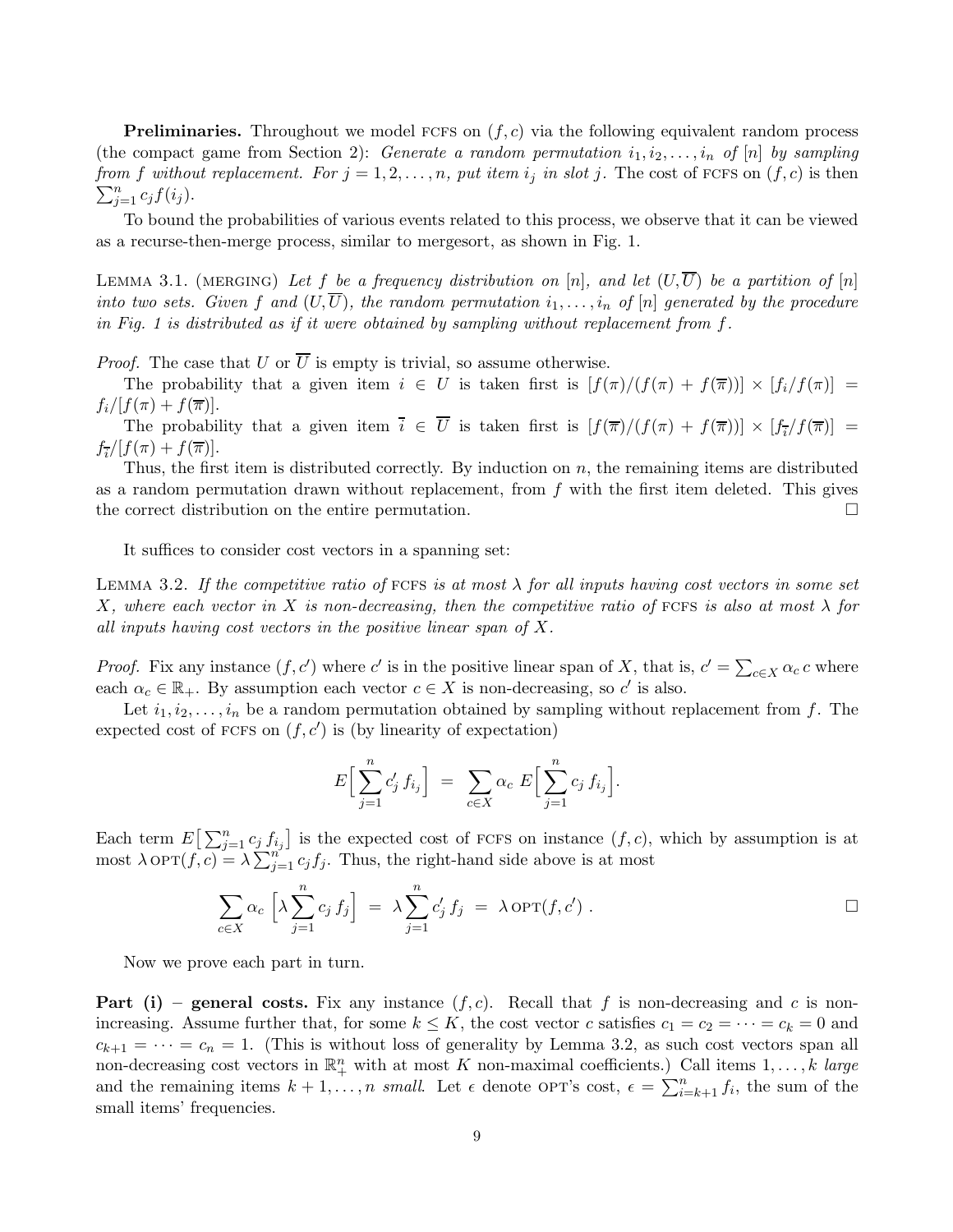Let  $\mathcal{I} = (i_1, \ldots, i_n)$  of be a random permutation of the items obtained by sampling from f without replacement. For the analysis, generate the random permutation  $\mathcal I$  via the process described in Lemma [3.1:](#page-12-1) choose a random permutation  $\mathcal{L} = (\ell_1, \ldots, \ell_k)$  of the large items (sampling from f restricted to large items); choose a random permutation  $S$  of the small items (sampling from f restricted to small items); then, in the merge phase, for each  $j = 1, 2, \ldots, n$ , obtain  $i_j$  by taking either the first remaining large item (with probability proportional to the frequency of the remaining large items) or the first remaining small item (with probability proportional to the frequency of the remaining small items).

The small items can't contribute more than  $\epsilon$  to the cost of FCFS. We focus just on the large items, and show that they contribute in expectation at most  $\epsilon H_k$ .

FCFS pays for any item that isn't chosen within the first  $k$  iterations of the merge phase. Focus on just these iterations: fix any  $j \leq k$  and consider the start of iteration j. Let h be the number of large items chosen so far; these items will definitely be free. Further,  $FCFS$  will definitely pay for p large items, where  $p = j - 1 - h$  is the number of not-yet-chosen large items (i.e.,  $k - h$ ) minus the number of iterations left within the first k (i.e.,  $k - j + 1$ ). The h free items are first in L; the p to-be-paid items are last:

$$
\mathcal{L} = (\underbrace{\ell_1, \ell_2, \dots, \ell_h}_{h \text{ free}}, \underbrace{?, ?, \dots, ?}_{\text{not determined}}, \underbrace{\ell_{k-p+1}, \dots, \ell_k}_{p \text{ paid}}). \tag{3.1}
$$

During iteration j, the status (paid or free) of exactly one large item will be determined. Define  $X_j$  to be the corresponding contribution to the cost: If iteration j chooses a large item,  $\ell_{h+1}$ , then that item becomes free, and  $X_j$  is zero. Otherwise, the last not-determined item,  $\ell_{k-p}$ , becomes paid, and  $X_j$  is that item's frequency,  $f(\ell_{k-p})$ .

FCFS pays in total  $\sum_{j=1}^{k} X_j$  for the large items.

Let  $\Phi_i(F, P)$  denote the event that, at the start of iteration j of the merge phase, the sequence of free items is  $F$  and the sequence of paid items is  $P$ . Let  $N$  denote the unordered set of not-determined large items (abusing notation,  $N = [k] - F - P$ ). Define  $f(N) = \sum_{i \in N} f_i$ .

<span id="page-9-0"></span>LEMMA 3.3. For any  $(F, P)$ , the probability that item  $i_j$  is small, conditioned on  $\Phi_j(F, P)$ , is at most  $\epsilon/f(N).$ 

*Proof.* Condition further on  $S = S$  and  $\mathcal{L} = L$ , where S is any permutation of the small items and L is any permutation of the large items that starts with F and ends with P. With  $\Phi_i(F, P)$ , this completely determines the entire state at the start of iteration j of the merge phase, including the outcomes of iterations  $1, \ldots, j-1$ . Starting in any such state, the probability that iteration j chooses a small item is the following ratio: the total frequency of the not-yet-chosen small items (the last  $n - k - |P|$  items in S), divided by the total frequency of all not-yet-chosen items (the last  $n - k - |P|$  in S and the last  $k - |F|$  in L). The numerator is at most  $\epsilon$ ; the denominator is at least  $f(N) + f(P) \ge f(N)$ . So, for any  $(S, L)$ ,

$$
\Pr[i_j \text{ small } | S = S; \mathcal{L} = L; \Phi_j(F, P)] \le \epsilon / f(N).
$$
  
So 
$$
\Pr[i_j \text{ small } | \Phi_j(F, P)] \le \epsilon / f(N).
$$

<span id="page-9-1"></span>LEMMA 3.4. For any  $(F, P)$ , the conditional expectation of  $X_j$ , given  $\Phi_j(F, P)$  and that item  $i_j$  is small, is at most  $f(N)/|N|$ .

*Proof.* Let  $\Psi_j$  denote the event that  $\Phi_j(F, P)$  occurs and  $i_j$  is small. This event determines that the large-item permutation  $\mathcal L$  has F as a prefix and P as a suffix.

We claim that this is the only way that it conditions  $\mathcal{L}$ : that is, the conditional distribution of  $\mathcal{L}$ is the same as that of a random permutation of the large items that is obtained just by sampling with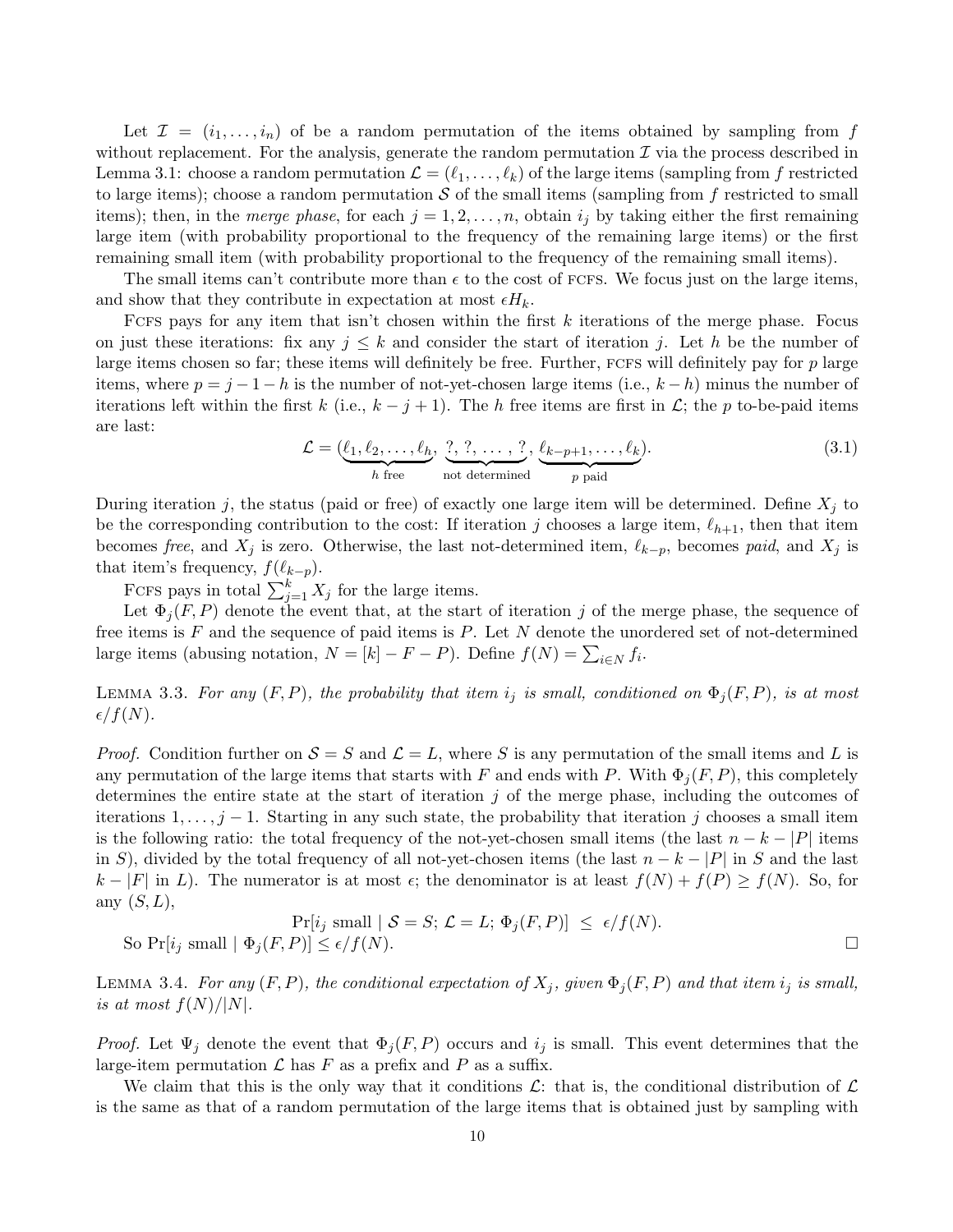repetition from f, conditioned on having F as a prefix and P as a suffix. Here's why: Fix any ordering S of the small items, and any two orderings L and L' of the large items that are consistent with  $\Psi_i$  (L and  $L'$  order N differently). All choices made in iterations  $1, \ldots, j$  of the merge phase are independent of  $N$ 's order, so

$$
Pr[\Psi_j | S = S; \mathcal{L} = L] = Pr[\Psi_j | S = S; \mathcal{L} = L'].
$$

This holds for any  $S$ , so

$$
\Pr[\Psi_j \mid \mathcal{L} = L] = \Pr[\Psi_j \mid \mathcal{L} = L'].
$$

That is,  $\Phi_j$  reveals no information about the ordering of N within  $\mathcal{L}$ . This proves the claim.<sup>[2](#page-10-0)</sup>

Now recall that  $\ell_{|F|+1},\ldots,\ell_{k-|P|}$  denotes the order of N within  $\mathcal{L}$ , so that  $X_j = f(\ell_{k-|P|})$ . By Observation [2.4,](#page-9-1) even conditioning  $\mathcal L$  on F and P, we have  $E[f(\ell_{|F|+1})] \geq E[f(\ell_{|F|+2})] \geq \cdots \geq$  $E[f(\ell_{k-|P|})]$ . The sum of these |N| expectations is  $f(N)$ , so the last (and minimum) one is at most their average  $f(N)/|N|$ .

The two lemmas imply that, for any  $(F, P)$ , the conditional expectation  $E[X_i | \Phi_i(F, P)]$  is at most the product  $(\epsilon/f(N))(f(N)/|N|) = \epsilon/|N|$ . Since |N| is necessarily  $k - j + 1$ , this implies  $E[X_j] \le$  $\epsilon/(k-j+1)$ . Thus, the large items cost in expectation at most  $\sum_{j=1}^{k} E[X_j] \leq \sum_{j=1}^{k} \epsilon/(k-h+1) = \epsilon H_k$ .

This proves Part (i) of Thm. [3.1.](#page-12-0)

**Part (ii) – concave costs.** Fix any instance  $(f, c)$  where c is concave and f is non-decreasing. Assume  $c_1 = 0$  (without loss of generality, otherwise, subtracting  $c_1$  from all costs decreases the cost of any allocation by  $n c_1$ , only improving the competitive ratio). Assume that, for some integer  $k \geq 2$ , each  $c_j = \min(j, k) - 1$  (without loss of generality, by Lemma [3.2,](#page-13-6) as such vectors span all concave cost vectors with  $c_1 = 0$ ).

Generate random permutation  $i_1,\ldots,i_n$  by drawing without replacement from f. Let  $j_i$  denote the position of item i in the permutation (and the slot FCFS puts i in, at cost  $c_{j_i} = \min(j_i, k) - 1$ ). The cost of FCFS is upper-bounded by  $\sum_{i=1}^{k-1} (j_i - 1) f_i + \sum_{i=k}^{n} (k-1) f_i$ .

For any two items  $h, i \in [n]$ , applying Lemma [3.1](#page-12-1) (merging) to the two singleton lists  $(h)$  and  $(i)$ , the probability that h occurs before i in the random permutation is  $f_h/(f_i + f_h)$ . Hence, for  $i \in [k-1]$ , the term  $(j_i-1)$  in the upper bound, which equals the number of items drawn before item i, has expectation

$$
\sum_{h \neq i} \Pr[j_h < j_i] \ = \ \sum_{h \neq i} \frac{f_h}{f_i + f_h} \ \leq \ i - 1 + \sum_{h=i+1}^n \frac{f_h}{f_i}.
$$

Hence, the expectation of the upper bound is at most

$$
\sum_{i=1}^{k-1} \left( i - 1 + \sum_{h=i+1}^n \frac{f_h}{f_i} \right) f_i + \sum_{i=k}^n (k-1) f_i.
$$

$$
\frac{\Pr[\mathcal{L} = L \mid \Psi_j]}{\Pr[\mathcal{L} = L' \mid \Psi_j]} = \frac{\Pr[\mathcal{L} = L]}{\Pr[\mathcal{L} = L']} = \frac{\Pr[\mathcal{L} = L \mid \mathcal{L} \in \mathcal{U}]}{\Pr[\mathcal{L} = L' \mid \mathcal{L} \in \mathcal{U}]}
$$

<span id="page-10-0"></span><sup>&</sup>lt;sup>2</sup>Here's a sketch of a more detailed proof of this conclusion. Let U be the set of large-item permutations that start with F and end with P. For  $L \notin \mathcal{U}$ ,  $Pr[\mathcal{L} = L | \Psi_j] = Pr[\mathcal{L} = L | \mathcal{L} \in \mathcal{U}] = 0$ . For  $L, L' \in \mathcal{U}$  the equation before the footnote implies (by calculation) .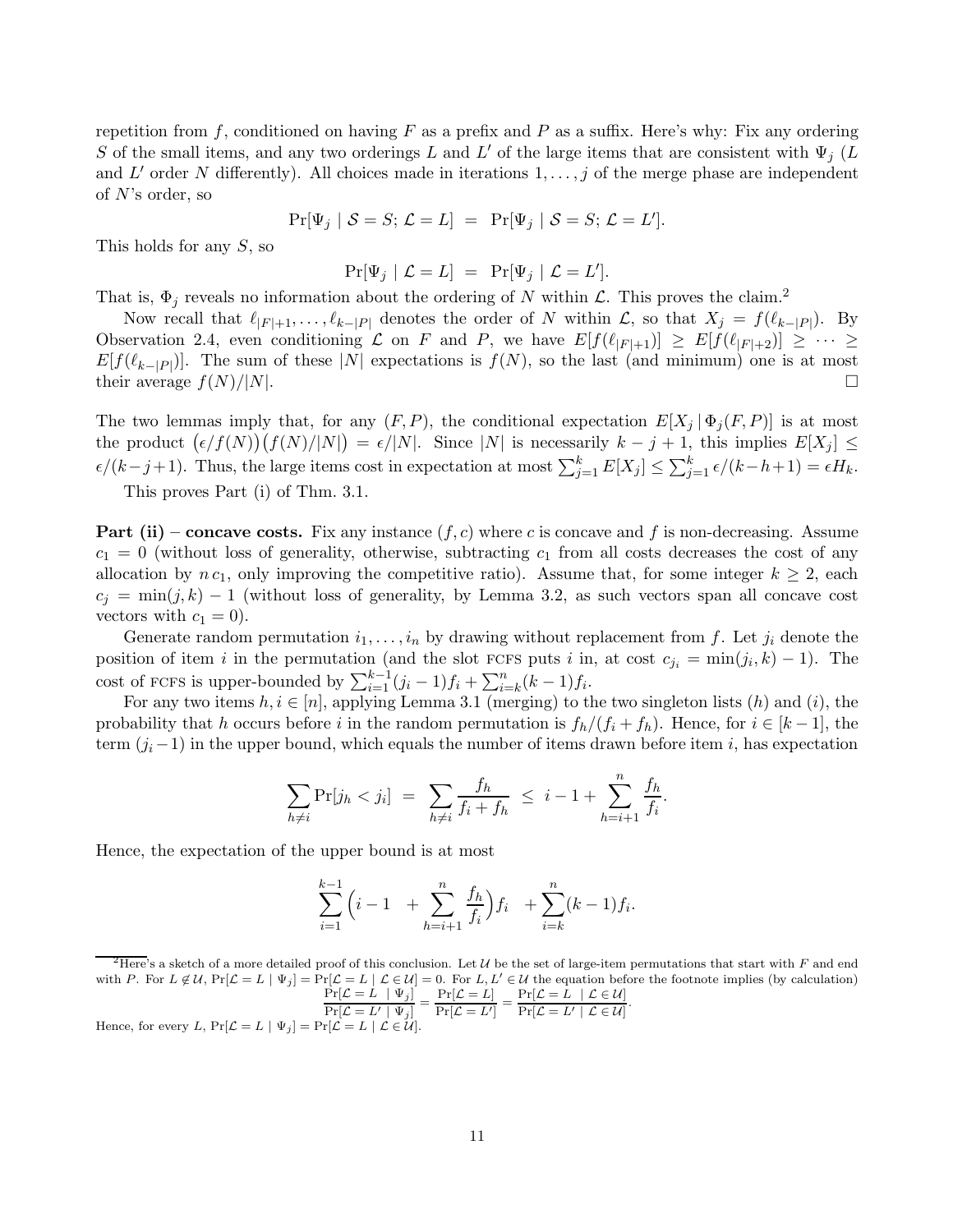Canceling  $f_i$ 's and simplifying, this is

$$
\sum_{i=1}^{k-1} (i-1)f_i + \sum_{h=2}^n f_h \sum_{i=1}^{\min(h,k-1)} 1 + \sum_{i=k}^n (k-1)f_i
$$
  
= 
$$
2 \sum_{h=1}^{k-1} (h-1)f_i + 2 \sum_{h=k}^n (k-1)f_h = 2 \text{OPT}(f, c).
$$

**Part (iii) – logarithmic cost.** Fix any instance  $(f, c)$  with  $c_j = \log_2 j + O(\log \log j)$ . Assume to ease notation that  $\sum_i f_i = 1$ . Let  $i_1, \ldots, i_n$  be a random permutation obtained by drawing from f without replacement. Let  $j_i$  be the location of i in the permutation.

<span id="page-11-1"></span>LEMMA 3.5. For any item i and concave function F,  $E[F(j_i)] \leq F(1/f_i)$ .

*Proof.* For any other item  $h \neq i$ , applying Lemma [3.1](#page-12-1) (merging) to the two singleton lists  $(h)$  and  $(i)$ , the probability that h occurs before i in the random permutation is  $f_h/(f_i + f_h)$ . Since  $j_i - 1$  is the number of items drawn before item  $i$ , by linearity of expectation,

$$
E[j_i] = 1 + \sum_{j \neq i} \frac{f_j}{f_i + f_j} \leq 1 + \frac{1 - f_i}{f_i} = \frac{1}{f_i}.
$$

F's concavity gives  $E[F(j_i)] \leq F(E[j_i]) \leq F(1/f_i)$ .

Recall  $c_j = \log_2 j + O(\log \log j)$ . By Lemma [3.5](#page-11-1) and the concavity of the logarithm, the expected cost of fcfs is

$$
\sum_{i=1}^{n} f_i E[c(j_i)] = \sum_{i=1}^{n} f_i E[\log_2 j_i + O(\log \log j_i)]
$$
  

$$
\leq \sum_{i=1}^{n} f_i \left[ \log_2 \frac{1}{f_i} + O\left(\log \log \frac{1}{f_i}\right) \right]
$$
  

$$
= \mathcal{H}(f) + O(\log \mathcal{H}(f)).
$$

(Above  $\mathcal{H}(f)$  is the entropy of f.)

The minimum cost is  $\text{OPT} = \sum_{i=1}^{n} c_i f_i$ . By Kraft's inequality [\[29\]](#page-14-21) and a calculation, there is a prefix-free code of cost  $\sum_{i=1}^{n} f_i(c_i + O(\log c_i)) = \text{OPT} + O(\log \text{OPT})$ . Since that code is prefix-free, its cost is at least the entropy of f, so  $\mathcal{H}(f) \leq \text{OPT} + O(\log \text{OPT})$ .

### <span id="page-11-0"></span>4 Lower bounds on optimal competitive ratio

In this section we prove the following tight lower bounds on the optimal competitive ratios of any online algorithm for OSA:

THEOREM 4.1. For Online Slot Allocation:

- (i) For  $0/1$  costs with at most K non-zero coefficients  $({i \in [n] | c_i \neq \max_j c_j} \leq K)$ , the optimal competitive ratio is at least  $1 + H_K$  (where  $H_K = 1 + \frac{1}{2} + \frac{1}{3} + \cdots + \frac{1}{K} \sim \ln K$ ).
- (ii) For concave  $0/1$  costs, the optimal competitive ratio is at least 2.

*Proof.* We prove bounds (i) and (ii) for FCFS. Since FCFS is optimally competitive, the theorem follows.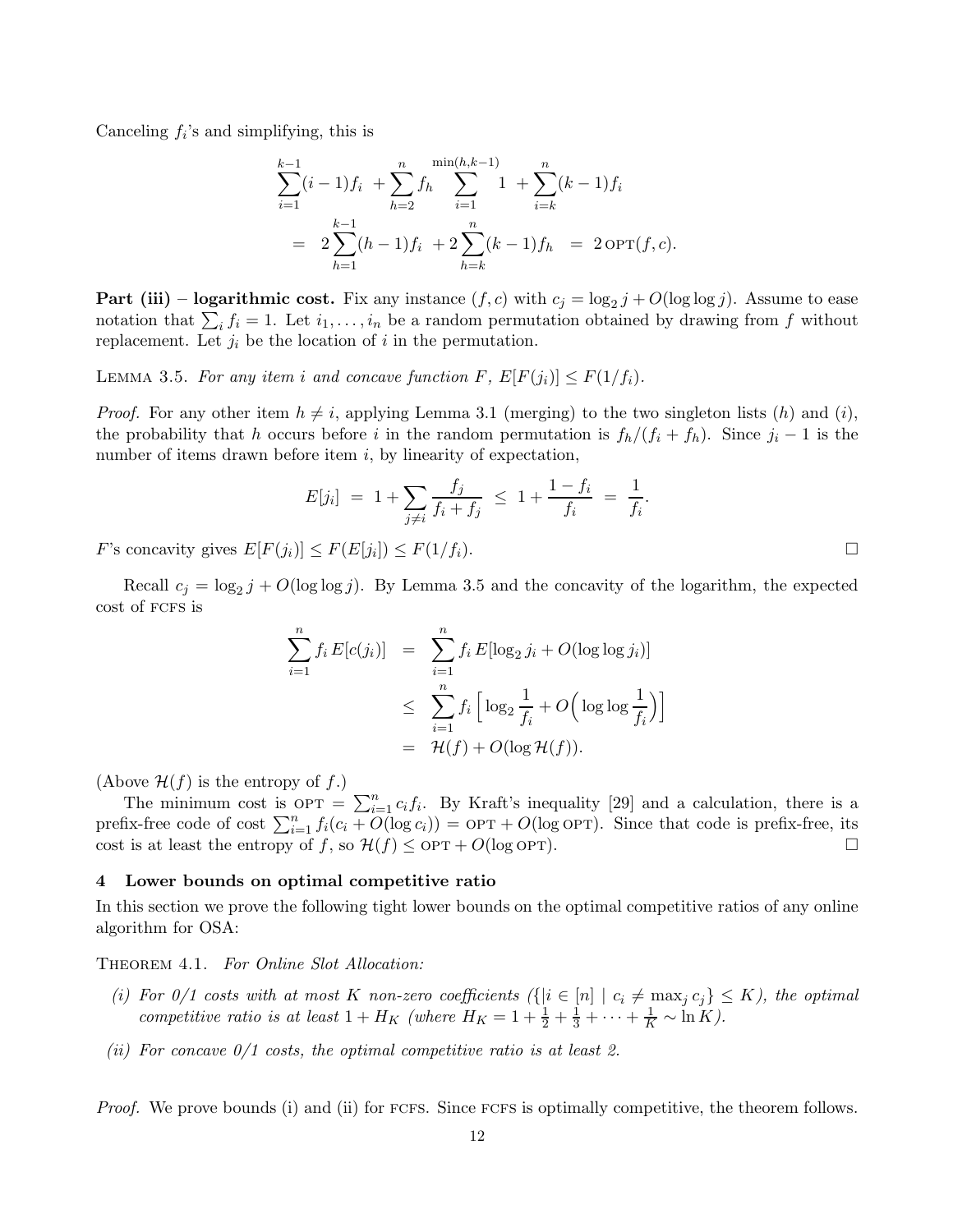**Part (i) – general costs.** Fix arbitrarily large n and let  $\epsilon \to 0$ . Consider the instance  $(f, c)$  whose cost vector  $c \in \{0,1\}^n$  has K zeros, where the first K frequencies equal 1 (call them *large*) and the last  $n' = n - K$  frequencies equal  $\epsilon/n'$  (call them small). The expected cost that FCFS pays for the large items is at least the probability that some large item ends up in position  $K + 1$  or higher, which equals the probability that some small item comes before some large item. Applying Lemma [3.1](#page-12-1) (merging) to merge the small item into the large ones, the probability that all small items come *after* all  $K$  large items is

$$
\prod_{\ell=0}^{K-1} \frac{K-\ell}{K-\ell+\epsilon} = \prod_{\ell=0}^{K-1} 1 - \frac{\epsilon}{K-\ell+\epsilon}
$$

$$
= 1 - \sum_{\ell=0}^{K-1} \frac{\epsilon}{K-\ell+\epsilon} + O(\epsilon^2) = 1 - \epsilon H_K + O(\epsilon^2).
$$

Hence, the probability that some small item comes before some large item (a lower bound on fcfs's expected cost for the large items) is  $\epsilon H_K - O(\epsilon^2)$ .

FCFS's cost for the small items is at least  $(n'-K)\epsilon/n' = \epsilon - O(\epsilon K/n)$ . Thus, FCFS total expected cost is at least  $\epsilon[1 + H_K - O(K/n + \epsilon)].$ 

The minimum allocation cost is  $\epsilon$ . The ratio tends to  $1 + H_K$  (as  $\epsilon \to 0$  and  $n/K \to \infty$ ), proving Part (i).

**Part (ii) – concave costs.** Fix any n. Consider the instance  $(f, c)$  with cost vector  $c = (0, 1, 1, \ldots, 1)$ and frequency vector  $f = (1, \epsilon, \epsilon, \ldots, \epsilon)$ , where  $\epsilon \to 0$ . Let  $i_1, \ldots, i_n$  be a random permutation obtained by drawing without replacement from  $f$ . FCFS's expected cost is at least

$$
\Pr[i_1 \neq 1] \cdot 1 + \Pr[i_1 = 1] \cdot (n - 1)\epsilon
$$
  
= 
$$
\frac{(n - 1)\epsilon}{1 + (n - 1)\epsilon} + \frac{(n - 1)\epsilon}{1 + (n - 1)\epsilon} = \frac{2(n - 1)\epsilon}{1 + (n - 1)\epsilon}.
$$

The minimum allocation cost is  $(n-1)\epsilon$ . The ratio is  $2/(1+(n-1)\epsilon)$ , which tends to 2 as  $\epsilon \to 0$ .  $\Box$ 

# 5 Online Huffman coding (OHC)

<span id="page-12-0"></span>In this section we prove the following performance guarantee for a FCFS algorithm for OHC:

THEOREM 5.1. There exists an algorithm for Online Huffman Coding such that, for any instance  $f$ , the algorithm returns a prefix-free code of expected cost at most  $\mathcal{H}(f) + 2 \log_2(1 + \mathcal{H}(f)) + 2 \leq 5 \mathcal{H}(f)$ , where  $\mathcal{H}(f)$ , the entropy of  $f / \sum_{i=1}^{n} f_i$ , is a lower bound on OPT.

Online Huffman Coding is not a special case of Online Slot Allocation because of the prefix-free constraint: assigning a codeword  $j$  to a given item precludes the use of other codewords (those with  $j$ as a prefix). To work around this, the algorithm uses a so-called *universal (codeword) set* — an infinite prefix-free subset  $\mathcal{U}$  of  $\{0,1\}^*$  — to effectively relax the prefix-free constraint.

<span id="page-12-1"></span>We first fix a particular universal codeword set with "small" codewords. Let  $c_{\mathcal{U}}(j)$  be the length of the jth smallest string in U. Call  $c_{\mathcal{U}}$  the cost function for U.

LEMMA 5.1. There is a universal set U with cost  $c_{\mathcal{U}}(j) = \lfloor 2 + \log_2 j + 2 \log_2(1 + \log_2 j) \rfloor$ .

*Proof.* By calculation, the cost function satisfies  $\sum_{j=1}^{\infty} 1/2^{c_u(j)} \leq 1$ . The existence of the prefix-free set U follows by Kraft's inequality [\[29\]](#page-14-21).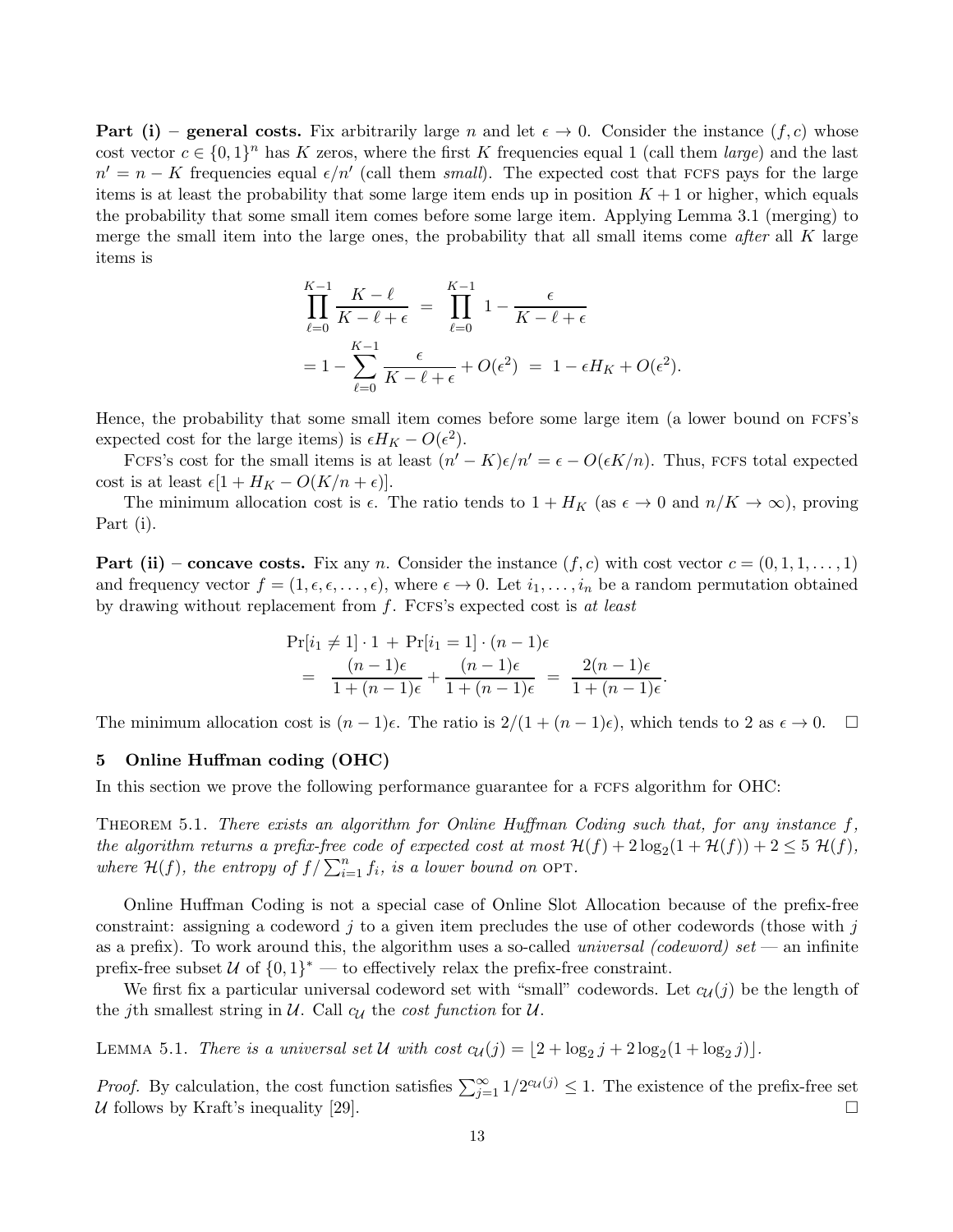(For concreteness, here is a more explicit description of  $U$ , following e.g., [\[17,](#page-14-22) [18\]](#page-14-2). For each string  $x \in \{0,1\}^+$ , add the string wx to U, where w is as computed as follows. Let  $\ell$  be the binary encoding of the length of x. Delete the first "1", replace each "0" or "1" by "00" or "11", respectively, then append a "01". This gives w. U is prefix-free because w encodes the length  $\ell$  of x in a prefix-free fashion, and  $\ell$  determines when x ends.)

For the rest of the section, fix  $U$  and  $c_U$  from Lemma [5.1.](#page-12-1) Define the Online Huffman Coding algorithm  $FCFS_{\mathcal{U}}$  as follows: Given a new item i, allocate the next smallest unused codeword in  $\mathcal{U}$  to *item i.* FCFS<sub>U</sub> returns a prefix-free code because  $U$  is prefix-free.

Note that  $FCFSU$  is FCFS applied to the OSA instance  $(f, cU)$ , which is equivalent to the OHC instance f with the additional constraint that codewords must be chosen from  $\mathcal{U}$ . The jth smallest string in  $\{0, 1\}^+$  has length  $c_U(j) - O(\log \log j)$ , so it is easy to show that the added constraint increases OPT by at most an additive  $O(\log \text{OPT})$ . This observation and Thm. [3.1,](#page-12-0) Part (iii), imply the following looser performance guarantee:

LEMMA 5.2. For any instance f of Online Huffman Coding, the prefix-free code returned by  $FCFS_{\mathcal{U}}$  has expected cost at most  $\text{OPT}(f) + O(\log \text{OPT}(f)).$ 

<span id="page-13-6"></span>But a tighter, more direct analysis proves Thm. [5.1:](#page-12-0)

*Proof.* (Thm. [5.1.](#page-12-0)) Assume without loss of generality that  $\sum_i f_i = 1$ . Let  $i_1, \ldots, i_n$  be a random permutation generated by drawing without replacement from  $f$ . Let r..  $j_i$  be the position of i in the permutation.

By Lemma [3.5](#page-11-1) and the concavity of the logarithm,  $E[\log_2 j_i] \leq \log_2(1/f_i)$ . Summing over i gives

$$
\sum_{i=1}^{n} f_i E[\log_2 j_i] \leq \sum_{i=1}^{n} f_i \log_2 \frac{1}{f_i} = \mathcal{H}(f).
$$

Using this inequality (twice), the choice of  $c_{\mathcal{U}}$  in Lemma [5.1,](#page-12-1) and the concavity of log (twice), the expected cost of the allocation,  $\sum_{i=1}^{n} f_i c_{\mathcal{U}}(j_i)$ , is

$$
2 + \left(\sum_{i=1}^{n} f_i E[\log_2 j_i]\right) + 2\log_2\left(1 + \sum_{i=1}^{n} f_i E[\log_2 j_i]\right)
$$

 $\leq 2 + \mathcal{H}(f) + 2 \log_2(1 + \mathcal{H}(f)).$ 

#### References

- <span id="page-13-1"></span>[1] A. V. Aho, P. J. Denning, and J. D. Ullman. Principles of optimal page replacement. Journal of the ACM, 18(1):80–93, 1971.
- <span id="page-13-4"></span>[2] M. Babaioff, N. Immorlica, D. Kempe, and R. Kleinberg. Online auctions and generalized secretary problems. SIGecom Exch., 7(2):7:1–7:11, June 2008.
- <span id="page-13-0"></span>[3] A. Borodin and R. El-Yaniv. Online computation and competitive analysis, volume 53. Cambridge University Press Cambridge, 1998.
- <span id="page-13-2"></span>[4] J. Csirik, D. S. Johnson, C. Kenyon, J. B. Orlin, P. W. Shor, and R. R. Weber. On the Sum-of-Squares algorithm for bin packing. Journal of the ACM, 53(1):1–65, 2006.
- <span id="page-13-5"></span><span id="page-13-3"></span>[5] N. R. Devanur. Online algorithms with stochastic input. *SIGecom Exch.*, 10(2):40–49, June 2011.
- [6] E. E. B. Dynkin. The optimum choice of the instant for stopping a markov process. Sov. Math. Dokl., 4, 1963.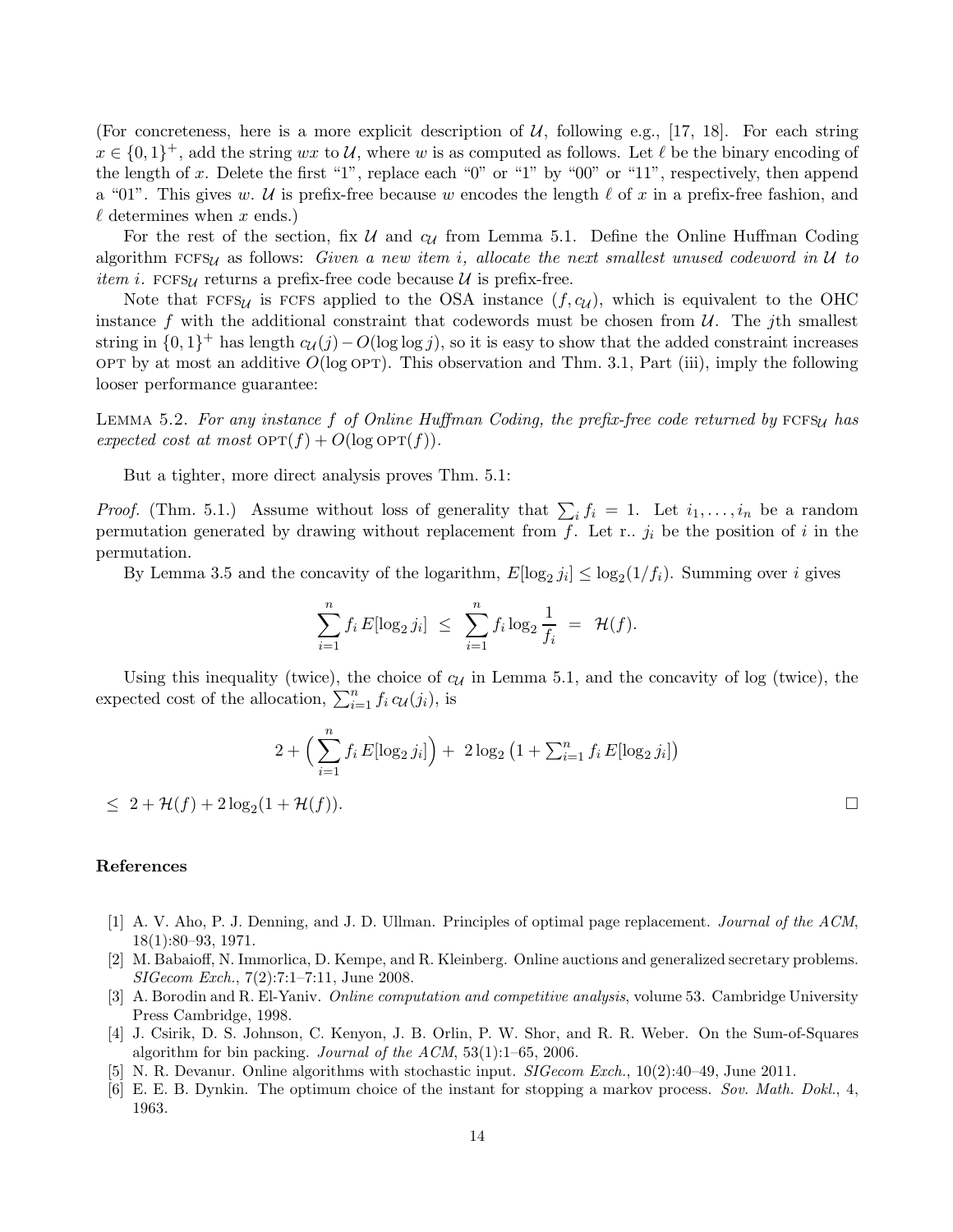- <span id="page-14-6"></span><span id="page-14-1"></span>[7] P. Elias. Universal codeword sets and representations of the integers. Information Theory, IEEE Transactions on, 21(2):194–203, 1975.
- <span id="page-14-16"></span>[8] N. Faller. An adaptive system for data compression. In Record of the 7th Asilomar Conference on Circuits, Systems, and Computers, pages 593–597, 1973.
- <span id="page-14-3"></span>[9] T. Ferguson. Who solved the secretary problem? Statistical Science, 4:282–289, Aug. 1989.
- <span id="page-14-4"></span>[10] A. Fog. Calculation methods for Wallenius' noncentral hypergeometric distribution. Communications in Statistics, Simulation and Computation, 37(2):258–273, 2008.
- [11] A. Fog. Sampling methods for Wallenius' and Fisher's noncentral hypergeometric distributions. Communications in Statistics, Simulation and Computation, 37(2):241–257, 2008.
- <span id="page-14-9"></span>[12] P. A. Franaszek and T. J. Wagner. Some distribution-free aspects of paging algorithm performance. Journal of the ACM, 21(1):31–39, 1974.
- <span id="page-14-17"></span><span id="page-14-7"></span>[13] P. R. Freeman. The secretary problem and its extensions: A review. International Statistical Review, pages 189–206, 1983.
- <span id="page-14-5"></span>[14] R. Gallager. Variations on a theme by Huffman. Information Theory, IEEE Transactions on, 24(6):668–674, 1978.
- [15] G. T. Gilbert. The independent chip model and risk aversion. CoRR, arxiv.org preprint 0911.3100, 2009. http://arxiv.org/abs/0911.3100.
- <span id="page-14-15"></span>[16] J. P. Gilbert and F. Mosteller. Recognizing the maximum of a sequence. Journal of the American Statistical Association, 61(313):35–73, 1966.
- <span id="page-14-22"></span>[17] M. J. Golin, C. Kenyon, and N. E. Young. Huffman coding with unequal letter costs. In Proceedings of the thiry-fourth annual ACM symposium on theory of computing, pages 785–791. ACM, 2002.
- <span id="page-14-2"></span>[18] M. J. Golin, C. Mathieu, and N. E. Young. Huffman coding with letter costs: A linear-time approximation scheme. SIAM Journal on Computing, 41(3):684–713, 2012.
- <span id="page-14-12"></span>[19] V. Gupta and A. Radovanovic. Online stochastic bin packing. CoRR, arxiv.org preprint 1211.2687, 2012. http://arxiv.org/abs/1211.2687.
- <span id="page-14-0"></span>[20] D. A. Huffman. A method for the construction of minimum-redundancy codes. Proceedings of the IRE, 40(9):1098–1101, 1952.
- <span id="page-14-19"></span>[21] C. Karande, A. Mehta, and P. Tripathi. Online bipartite matching with unknown distributions. In Proceedings of the 43rd ACM Symposium on Theory of Computing, STOC 2011, pages 587–596. ACM, 2011.
- [22] A. R. Karlin, S. J. Phillips, and P. Raghavan. Markov paging. In Proceedings of the 33rd Annual Symposium on Foundations of Computer Science, FOCS '92, pages 208–217. IEEE, 1992.
- <span id="page-14-20"></span><span id="page-14-10"></span>[23] A. R. Karlin, S. J. Phillips, and P. Raghavan. Markov paging. SIAM Journal on Computing, 30(3):906–922, 2000.
- [24] R. M. Karp, U. V. Vazirani, and V. V. Vazirani. An optimal algorithm for on-line bipartite matching. In Proceedings of the twenty-second annual ACM symposium on Theory of computing, STOC '90, pages 352–358. ACM, 1990.
- [25] M. Khare, C. Mathieu, and N. E. Young. First-come-first-served for online slot allocation and huffman coding. CoRR, arxiv.org preprint 1307.5296, 2013. http://arxiv.org/abs/1307.5296.
- <span id="page-14-8"></span>[26] D. E. Knuth. Dynamic Huffman coding. Journal of Algorithms, 6(2):163–180, 1985.
- [27] E. Koutsoupias and C. Papadimitriou. Beyond competitive analysis. In Proceedings of the 35th Annual Symposium on Foundations of Computer Science, FOCS '94, pages 394–400. IEEE, 1994.
- <span id="page-14-11"></span>[28] E. Koutsoupias and C. H. Papadimitriou. Beyond competitive analysis. SIAM Journal on Computing, 30(1):300–317, 2000.
- <span id="page-14-21"></span>[29] L. G. Kraft. A device for quantizing, grouping, and coding amplitude-modulated pulses. PhD thesis, Massachusetts Institute of Technology, 1949.
- <span id="page-14-13"></span>[30] G. S. Lueker. Average-case analysis of off-line and on-line knapsack problems. In Proceedings of the sixth annual ACM-SIAM symposium on Discrete algorithms, SODA '95, pages 179–188. SIAM, 1995.
- <span id="page-14-18"></span>[31] M. Mahdian and Q. Yan. Online bipartite matching with random arrivals: an approach based on strongly factor-revealing lps. In Proceedings of the 43rd annual ACM symposium on Theory of computing, STOC 2011, pages 597–606. ACM, 2011.
- <span id="page-14-14"></span>[32] A. Meyerson. Online facility location. In Proceedings of the 42nd Annual Symposium on Foundations of Computer Science, FOCS 2001, pages 426–431. IEEE, 2001.